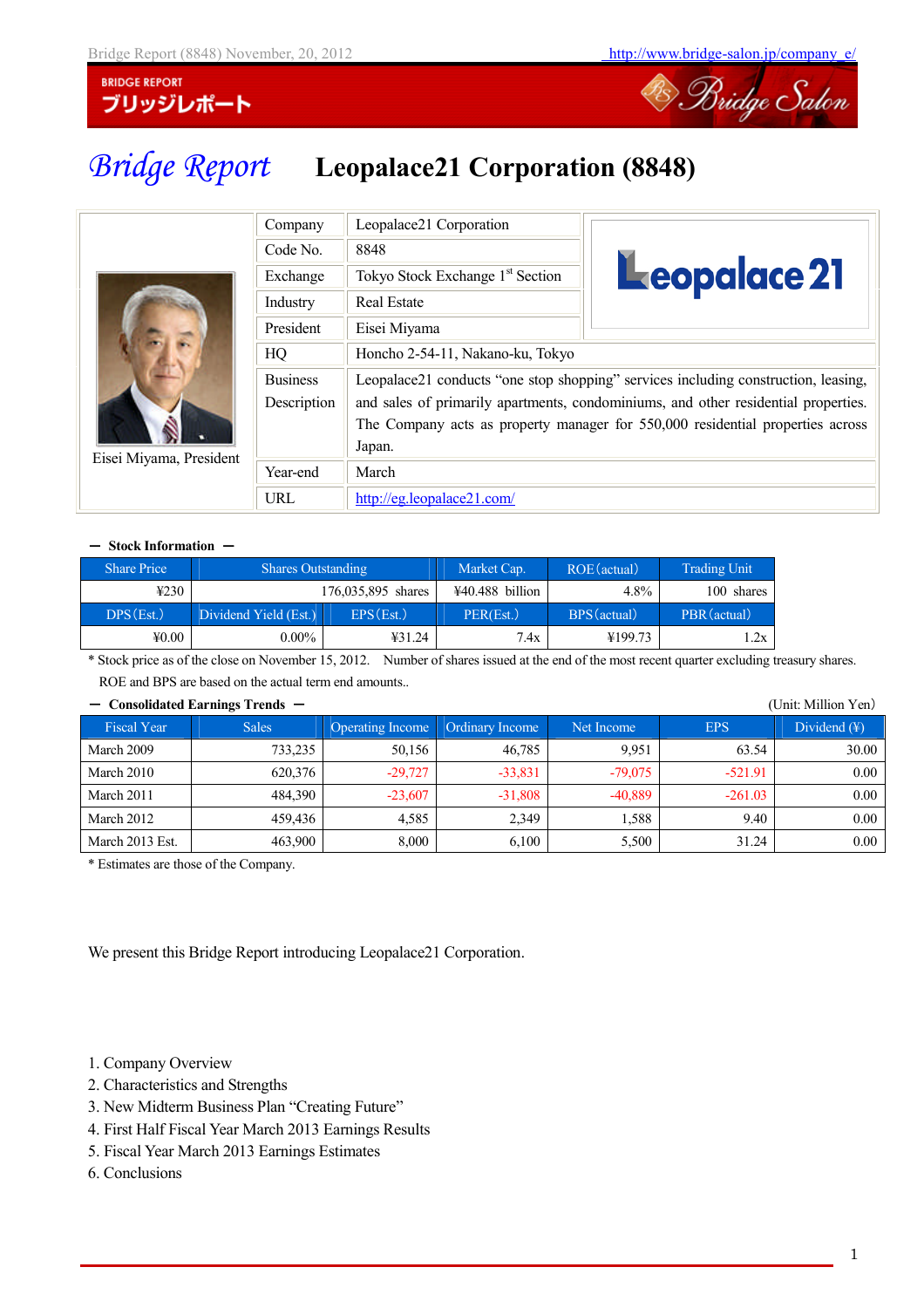

#### **Key Points**

・ Leopalace21 Corporation is the first company in the industry to offer "guaranteed leasing services" that integrate rental apartment and condominium construction, and management services after their construction to land owners. At the end of September 2012, the Company managed 551,287 rooms primarily in the three main metropolitan regions of Tokyo, Nagoya and Osaka. Leopalace21's strengths include "strong product development capabilities" and "high quality studio type condominiums."

・ While earnings deteriorated in the aftermath of the Lehman Shock in 2008, restructuring of the main businesses including "contraction in construction business" and "reducing costs in leasing business," contributed to a return to profits for the first time in three years in fiscal year March 2012. In response to this recovery, Leopalace21 established a New Midterm Business Plan in May 2012 with a basic policy of "establishing a stable earnings structure that strikes a balance between both businesses."

・ Because large increases in sales are not anticipated, a large improvement in profitability is necessary to achieve the targets in the final year of the New Midterm Business Plan. Therefore investors should pay close attention to Leopalace21's ability to realize improvements in profitability. In addition, the Company's efforts to come up with concrete services catering to senior citizens over the intermediate term should also be watched closely.

### **1. Company Overview**

Leopalace21 was the first company in their industry to offer "guaranteed leasing services" that integrate rental apartment and condominium construction, and management services after their construction to land owners seeking to make effective use of their real estate. Sales are primarily the rental income fees received from residents of apartments, condominiums, and other residential properties and construction work to build apartments and condominiums. Leopalace21 managed 551,287 rooms as of the end of September 2012 located primarily in the three major metropolitan regions of Japan including Tokyo, Nagoya, and Osaka.

The Company decided to expand its leasing business to overseas markets (Korea) in November 2012.

#### **<Corporate History>**

| <b>August 1973:</b> | Established Miyama Co., Ltd. to provide real estate brokerage services                 |
|---------------------|----------------------------------------------------------------------------------------|
| July 1981:          | Sales of single family homes started                                                   |
| April 1985:         | Sales of urban type apartments called "Leopalace21" started                            |
| April 1986          | Leasing business established. Full scale launch of the real estate leasing business.   |
| January 1988:       | "Cube Club" membership residence system established, membership sales started          |
|                     | "Miyama Guam, Inc." (Currently Leopalace Guam Corporation) established as a 100% owned |
|                     | subsidiary                                                                             |
| February 1989:      | Shares listed on the Over the Counter Market                                           |
| May 1989:           | Hotel business established (Currently the hotel and resort business)                   |
| October 1989:       | Name changed to "MDI Co., Ltd."                                                        |
| March 1992:         | New headquarters built at current location                                             |
| March 1998:         | Number of managed rooms reaches 100,000                                                |
| October 1999:       | "Monthly Leopalace" furnished monthly room rental sales started                        |
| July 2000:          | Name was changed to "Leopalace Twenty One Corporation"                                 |
| October 2002:       | Number of managed rooms reaches 200,000                                                |
| March 2004:         | Shares moved to First Section of the Tokyo Stock Exchange                              |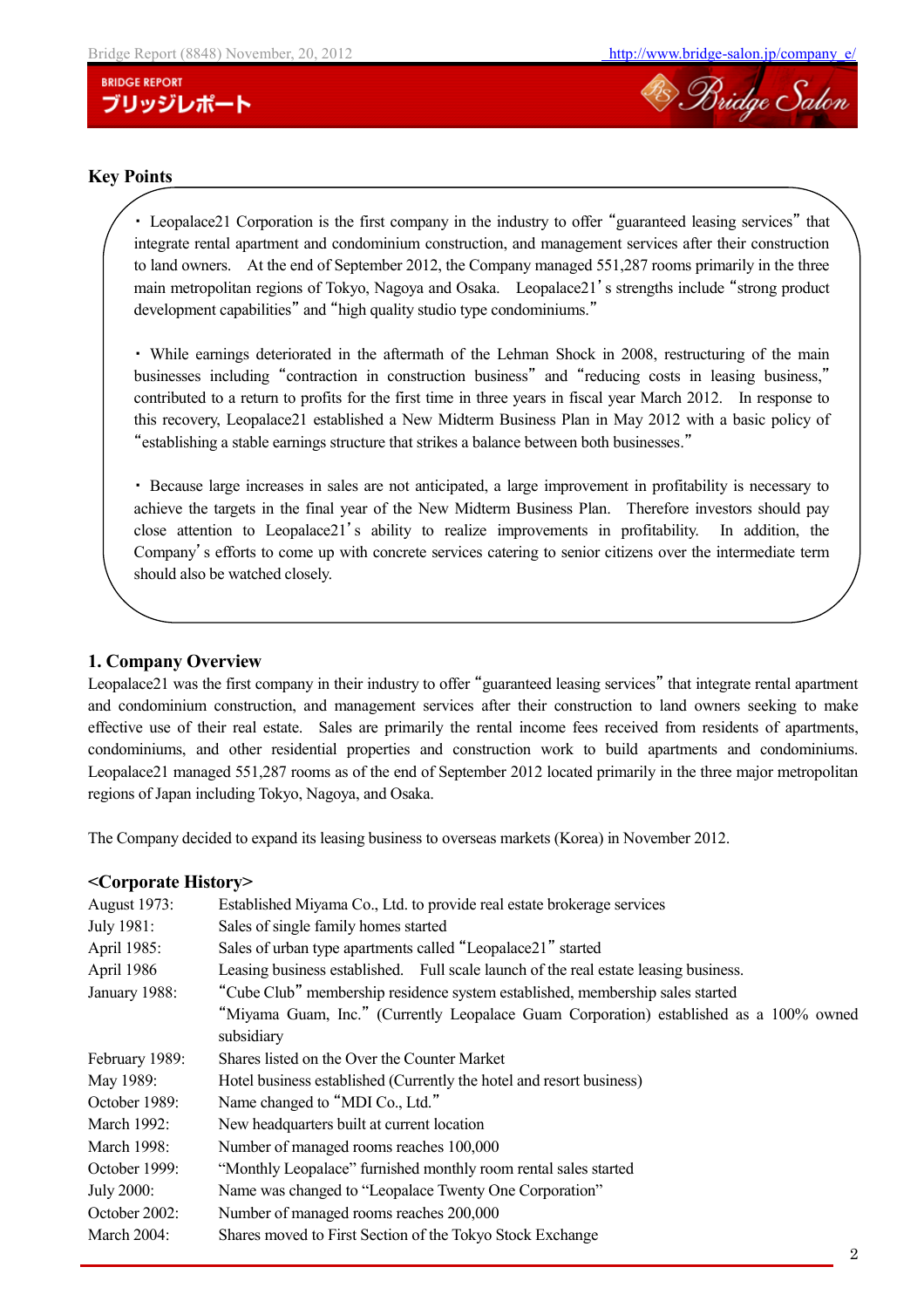Bridge Salon

| January 2005:  | Establishment of the silver business (Senior citizen services)                                   |  |  |  |  |  |
|----------------|--------------------------------------------------------------------------------------------------|--|--|--|--|--|
| March 2005:    | Number of managed rooms reaches 300,000                                                          |  |  |  |  |  |
| April 2005:    | The membership residence system revised to become the "Leopalace21 leasing system"               |  |  |  |  |  |
| November 2005: | Group home "Azumien Namikicho" established as the fist silver (senior citizen) business facility |  |  |  |  |  |
|                | (Currently operates 58 facilities)                                                               |  |  |  |  |  |
| June 2006:     | Name was changed to "Leopalace21 Corporation"                                                    |  |  |  |  |  |
| June 2007:     | Number of managed rooms reaches 400,000                                                          |  |  |  |  |  |
| April 2009:    | Number of managed rooms reaches 500,000                                                          |  |  |  |  |  |
| March $2010$ : | Number of managed rooms reaches 550,000                                                          |  |  |  |  |  |
| April 2010:    | Leopalace Partners (Franchise office system) started                                             |  |  |  |  |  |
| April 2011:    | Sales of solar power generation systems, and security system for apartments and condominiums     |  |  |  |  |  |
|                | started                                                                                          |  |  |  |  |  |
| December 2011: | Sales of environmentally friendly home "Leco" started                                            |  |  |  |  |  |
| May 2012:      | "Room Customize" started                                                                         |  |  |  |  |  |

## **<Corporate Philosophy>**

As its corporate slogan, Leopalace21 has adopted the term "Creating Future" as the title of its New Midterm Business Plan. This Plan entails a corporate philosophy that stresses the creation of new values along with customers with a view to the future.

## **<Business Model>**

Leopalace21 offers "guaranteed leasing services" that integrate rental apartment and condominium construction, and management services after their construction to land owners seeking to make effective use of their real estate. The "guaranteed leasing services" is a comprehensive support system where management and operational services for leased residential properties are provided to owners of apartments and condominiums. This system is an outsourcing service designed to reduce the burden of and provide stable income to rental property owners, and includes the specific functions of finding tenants, payment of rent, and management and repair services which are normally undertaken by the property owner themselves.

Leopalace21 enters into a contractual relationship with property owners for terms as long as 30 years, under which they agree to pay the property owners a fixed amount of rent regardless of whether or not the properties are occupied or vacant. After the initial fixed period is completed, the contract will be negotiated every two years to reflect actual prices in the real estate market. Sales of the "leasing business" are the rents paid by residents, and payment of rent to property owners is booked as the cost of sales. The "construction business" is another main source of the Company's revenues.

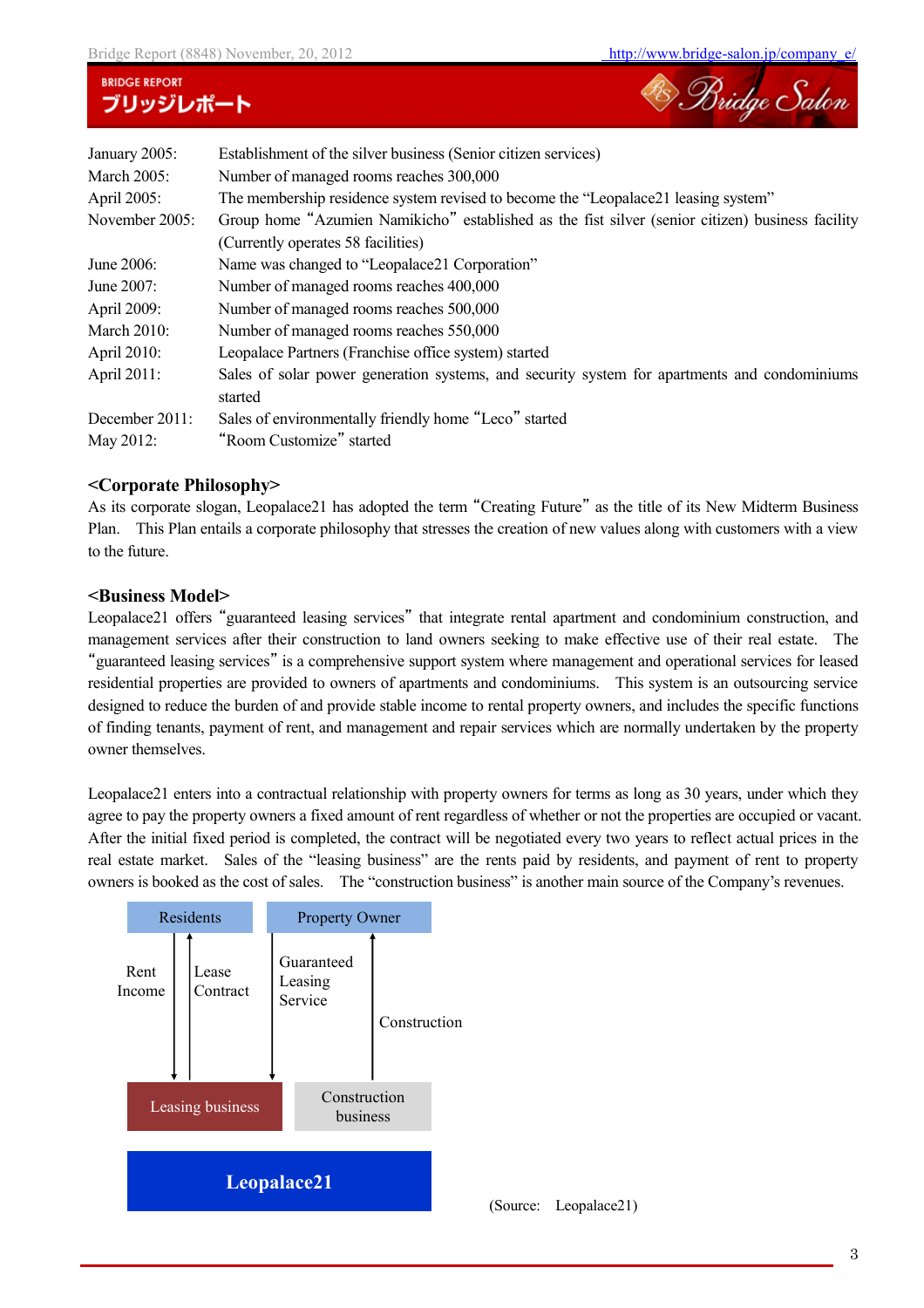<sup>28</sup> Bridge Salon

The potential for negative income may occur in the event that a higher than expected amount of vacancies occurs during the fixed rent period. Therefore holding down the amount of vacancies (Raising the resident occupancy rates), and acquiring an appropriate levels of rental income is the most important point for profitability of Leopalace21.

"Increasing the provision of residential income property construction by cultivating new property owners, and expanding stable rental income through the acquisition of tenants" were the main factors driving Leopalace21's earnings growth. However in the wake of the Lehman Shock in 2008, corporations were forced to reduce staff due to the rapid deterioration in their earnings. Increases in cancelation of corporate contracts led to "negative income" and a deterioration in the profitability of the leasing business. Furthermore, the tightening of loan screening requirements led to a sudden decline in the supply of new residential properties constructed, which had a large impact upon and led to stagnation in profitability of the construction business.

Against this backdrop, Leopalace21 maintained its business structure based on this system of guaranteed leasing services while also implementing the following measures to convert its business into a "stock basis" to acquire stable earnings.

"Contraction in the construction business: Focus upon providing new supplies in regions expected to have high occupancy rates"

"Improve profitability of the leasing business: Reduce cost of leasing, realize appropriate levels of rent"

"Conduct construction work not linked to guaranteed leasing services"

"Raise the value addition of properties to increase resident satisfaction"

(Refer to section "3. New Midterm Business Plan")

#### **<Market Environment>**

From the standpoint of demographic trends within Japan, the following two points are expected to have an influence upon the operating environment for Leopalace21.

① Number of Household Trends

According to the National Institute of Population and Social Security Research estimates, the number of Japanese households is expected to rise from 49.06 million in 2005 to a peak of 50.60 million in 2015, and thereafter decline to 48.80 million by 2030. The number of single person households is expected to rise from 14.46 million in 2005 to 18.24 million in 2030, and their share of total households is expected to rise from 29.5% to 37.4% over the same period.



#### **<Trend in Number of Households in Japan>**

(Source: March 2008 Report, National Institute of Population and Social Security Research)

A closer look at the growing share of single person households reveals that the share of single person households of those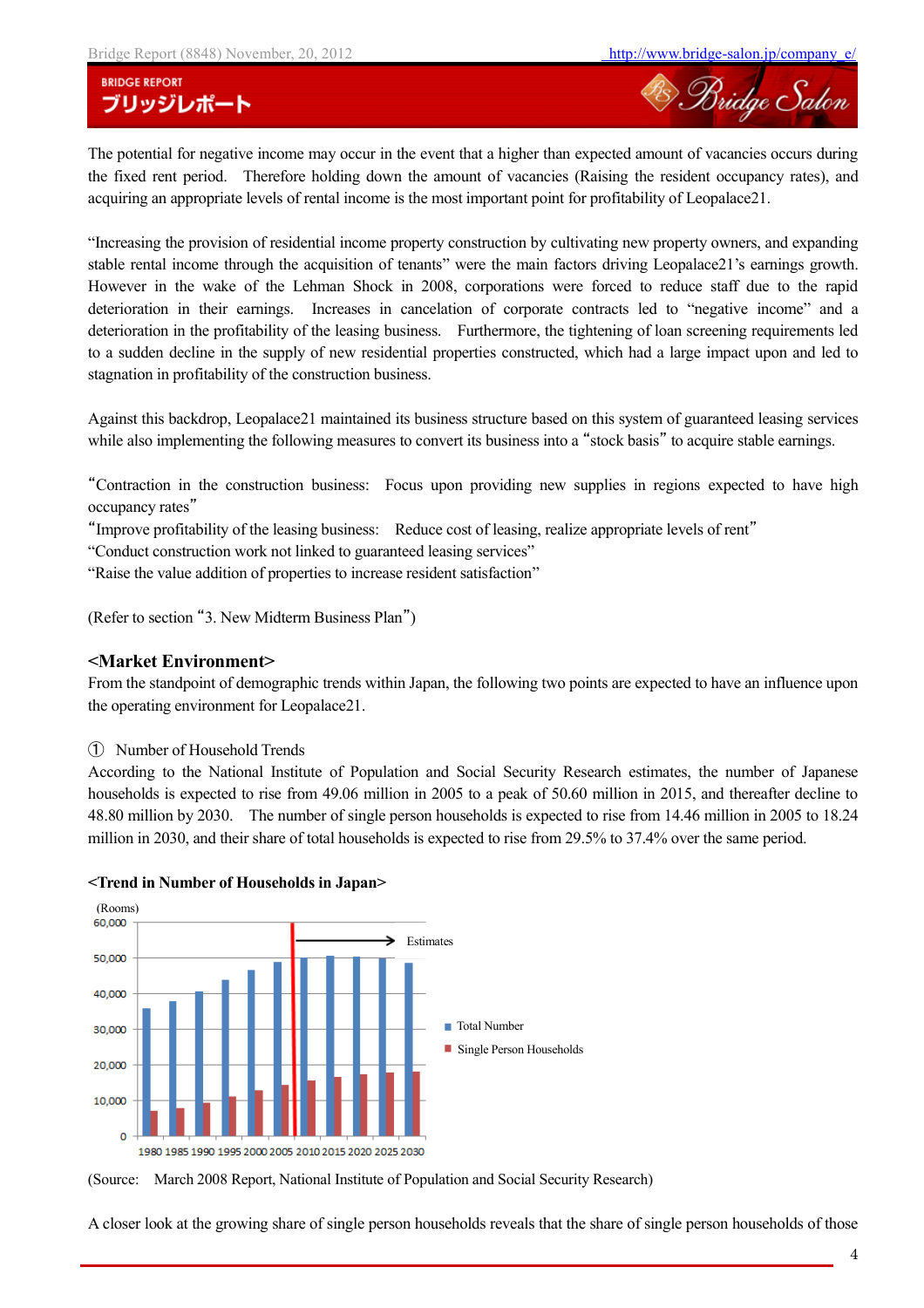Bridge Salon

## **BRIDGE REPORT** ブリッジレポート

less than 35 years of age accounted for 35.6% in 2005, and will decline to 18.7% in 2030. Over the same period the share of single person households of those between the ages of 35 to 64 will rise from 37.7% to 42.0%, and those over 65 years of age will grow from 26.7% to 39.3%.

#### ② New Housing Starts

At the same time, it is clear that the number of new housing starts will decline. The peak in the number of total new housing starts reached 1.70 million in 1990, of which 850,000 were rental properties, but by 2011 these numbers had fallen to 830,000 and 280,000 respectively. The number of new housing starts is expected to recover to 900,000 in 2013 ahead of the implementation of hikes in the consumption tax, but is expected to continue to decline over the intermediate to long term.

The increase in the number of single person households can be viewed as a tailwind for Leopalace21, which has particular strengths in studio type one room apartments. A key to the Company's success may be its ability to expand the range of its products and services targeting single person households to include not only younger Japanese, but also older Japanese as well. At the same time, the difficulty in adopting an optimistic view of the operating environment surrounding Leopalace21 contributed to its creation of the "New Midterm Business Plan." Therefore the Company will strengthen its foundations based on this Plan, while also working to develop new growth strategies.

### **<Competitors>**

The following list of companies may be considered to be competitors in the realm of the "guaranteed leasing services."

| <b>Company</b>                | Market      | Market         | <b>Sales</b> | <b>Operating</b> | Net Income | <b>Assets</b> | <b>PER</b> | <b>PBR</b> |
|-------------------------------|-------------|----------------|--------------|------------------|------------|---------------|------------|------------|
|                               |             | Capitalization |              | Income           |            |               |            |            |
| Token Corporation (1766)      | $TSE1^{st}$ | 46,411         | 235,803      | 7,026            | 4,455      | 43,428        | 10.4       | 1.1        |
| Daito Trust Construction Co., | $TSE1^{st}$ | 640,852        | 1,166,900    | 84.000           | 51,200     | 166,008       | 12.5       | 3.9        |
| Ltd. (1878)                   |             |                |              |                  |            |               |            |            |
| Japan Property Management     | JQ          | 9,024          | 23,723       | 834              | 493        | 1,800         | 18.3       | 5.0        |
| Center Co., Ltd. (3276)       |             |                |              |                  |            |               |            |            |
| Leopalace21 Corporation       | $TSE1^{st}$ | 40,480         | 463,900      | 8,000            | 5,500      | 36,390        | 7.4        | 1.2        |
| (8848)                        |             |                |              |                  |            |               |            |            |

\* Earnings are estimates of the companies. Net assets are as of end of the most recent quarter. Units are million yen. PER and PBR are ratios of the number of times. Market capitalization is based on November 15, 2012 closing share price.

While the "guaranteed leasing services" offered by the above mentioned companies are basically the same in function, the types of properties offered vary depending upon the company. Leopalace21 boasts of having a high degree of flexibility in the designs of the properties they offer with particular strengths in the realm of studio type single room condominiums and apartments. While Leopalace21 was able to return to profitability during the previous term, they recorded losses during the two terms preceding fiscal year March 2012. This maybe a reason for the relatively low valuation of its share price and new valuations of Leopalace21 may be warranted in the event that the current profitability can be maintained. At the same time, another potential issue is how Leopalace21 can improve its profitability relative to the industry's top seated company, Daito Trust.

### **<Business Description>**

Leopalace21's businesses can be divided into the four segments of "leasing," "construction," "hotels and resort," and "elderly care and other" segments. The main businesses are the "leasing" and "construction" businesses and they account for 96% of total sales.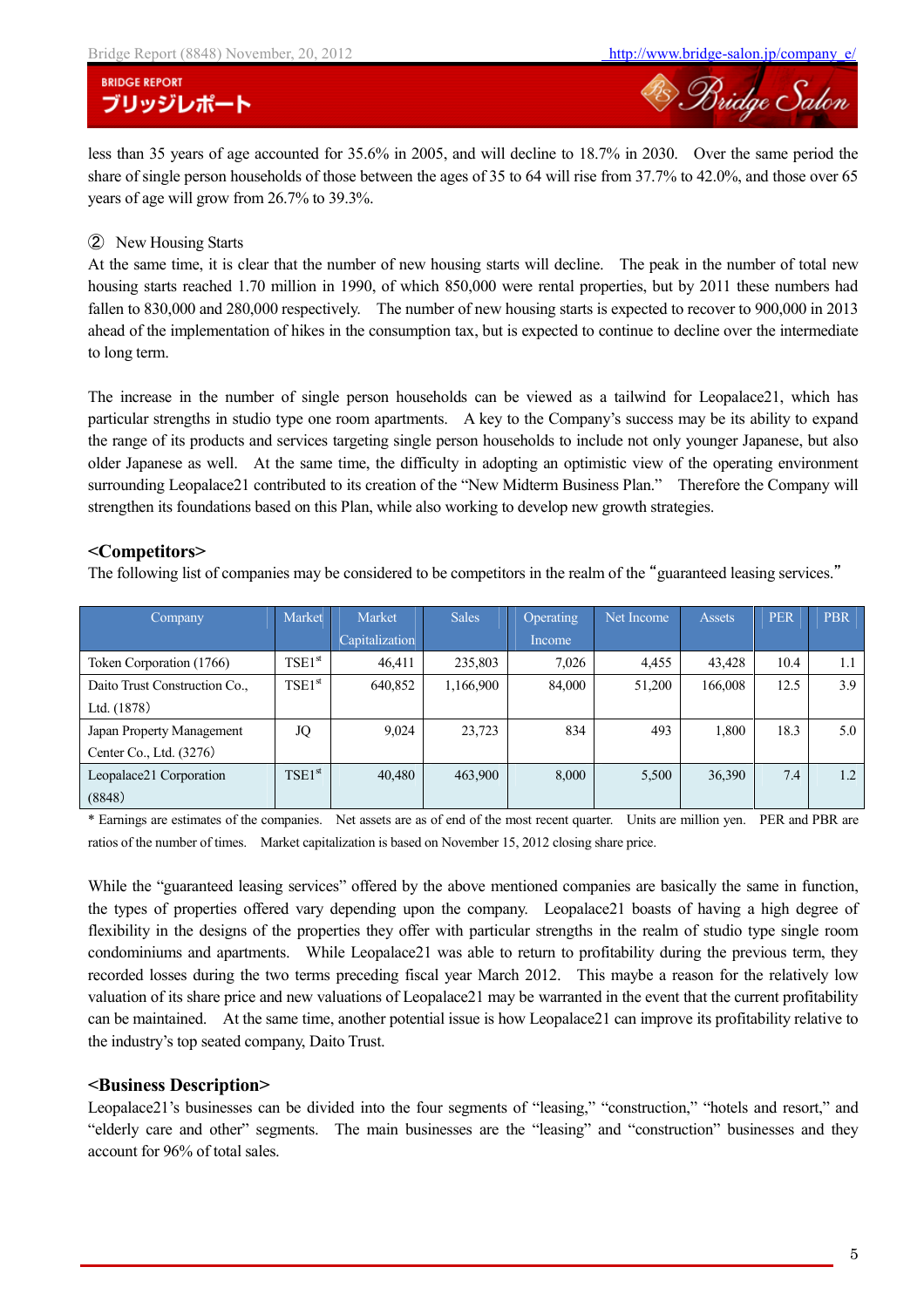

#### **<Leasing Business>**

#### **Sales and Operating Profit of ¥191.545 and ¥4.166 Billion Recorded in First Half of FY3/13**

Leasing is Leopalace21's main business, and it includes the guaranteed leasing services of apartments and condominiums constructed, leasing, and property management services. In the leasing services, two contract types are provided including the straight forward "lease contract" that reduces the initial expenses of monthly management fees, and the "monthly contract" that assumes all of the costs for furnishing and utilities in exchange for a single upfront fee payment to the property owner. In both these instances, Leopalace21 books the rent received from tenants as sales. Rents paid to landlords are booked as cost of sales.

#### **<Construction Business>**

#### **Sales and Operating Loss of ¥19.993 and ¥0.596 Billion Recorded in First Half of FY3/13**

Construction of apartments, condominiums and other structures is conducted in this business segment. In recent years, Leopalace21 has begun focusing upon construction work independent of the guaranteed leasing services, in addition to construction connected to these services. Furthermore, the Company has also begun construction of commercial and nursing home facilities which are not related to the guaranteed leasing services.

#### **<Hotels and Resort Business>**

#### **Sales and Operating Loss of ¥3.147 and ¥0.434 Billion Recorded during First Half of FY3/13**

The overseas subsidiary Leopalace Guam Corporation operates a comprehensive resort facility in Guam that includes a golf course, baseball field, and other sports facilities, in addition to a hotel and condominiums. Furthermore, Leopalace21 operates hotels at eight locations within Japan within this segment. This business is also considered to be a strong support function for its main business of leasing and construction. For example, the recognition of the hotel operations contributes to a sense of reassurance by customers. While losses are currently being realized at the operating level, there appears to be very little risk of impairment losses being booked and operating cash flow remains positive.

#### **<Elderly Care and Other Business>**

#### **Sales and Operating Loss of ¥5.311 and ¥0.177 Billion Recorded in First Half of FY3/13**

Leopalace21 operates 58 "nursing home," "day service," "short stay," and "group home" facilities around the Kanto region (Tokyo and six surrounding prefectures) under the brand name of "Azumi En." In addition, the Company provides dispatched care attendant and in-home care attendant support services as part of its efforts to firmly establish its nursing care business. Furthermore, short term insurance services are provided to residents as a means of reducing their household expenditures. The "Azumi En" service is expected to maintain its current facility numbers.

### **2. Characteristics and Strengths**

#### **<Focus Upon Three Main Metropolitan Areas>**

Of the 550,000 rooms under management, 36% 16% and 14% are located in the greater Tokyo, Nagoya and Osaka regions, accounting for 70% of all rooms managed. In these three regions there is still an inflow of population, and by focusing on these regions Leopalace21 is able to maintain high occupancy rates.



#### **Nationwide Map of Properties, Regional Distribution of Rooms**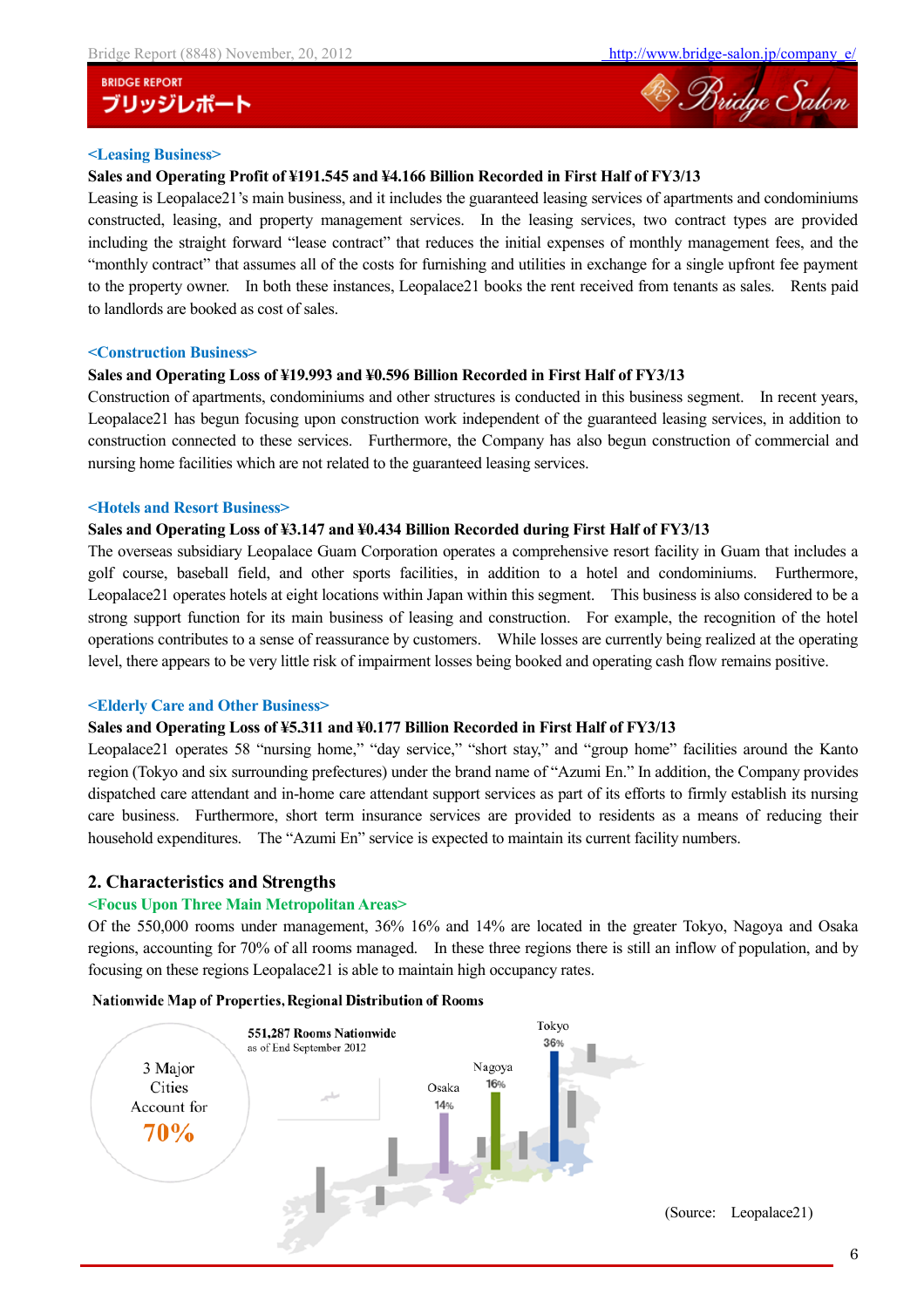

## **<Strong Product Development Capability>**

Leopalace21 remains in step with market conditions by developing products and services that match market needs and it was the first in the industry to introduce "rooms with lofts," "guaranteed leasing services," "monthly rentals," "broad band facilitated rooms," and "furnished rooms". Residents-oriented services and introduction of systems such as installation of furniture and home electrical appliances, room customization with "My Collection Plan",and "Comfort Plan," and installation of security system contributed to the improvement in occupancy rates.

My Collection plan, Decoration



(Source: Leopalace21)

#### **<High Quality Studio Type Apartments>**

Because higher rental income is derived from studio type one room apartments rather than single family homes for the same floor space and property size under conditions when stable occupancy rates can be achieved, most property owners choose to build studio type apartments. The Company provides effective solutions to property owners with the ability to flexibly build studio type one room apartments on properties in metropolitan areas where it would be difficult to build single family homes.

#### **<Nationwide Business Deployment>**

As of the end of October 2012, Leopalace21 operates 172 directly operated offices and some 202 franchised offices for a total of 374 offices throughout Japan. This network enables the Company to provide services and products to customers nationwide, including services to help students and employees find new conveniently located residences. Another characteristic of Leopalace21 is its bountiful database of nationwide information on owners of idle and utilized properties and the ability to propose effective solutions to these property owners.

## **3. New Midterm Business Plan,** "**Creating Future**"

As described in the "business model" segment of this report, restructuring of the main businesses in response to the deterioration in earnings in the aftermath of the Lehman Shock in 2008 to resolve the "contraction in construction work" and "declines in rental costs" contributed to a return to profits for the first time in three years during fiscal year March 2012. Consequently, Leopalace21 established a New Midterm Business Plan entitled "Creating Future" in May 2012 with a basic policy of "establishing a stable earnings structure that strikes a balance between both of its main businesses." This Plan covers the period from fiscal year March 2013 to 2015.

#### **(1) Overview**

|     | <b>Basic Policy</b>                                                                                |
|-----|----------------------------------------------------------------------------------------------------|
|     | "Balance Between Leasing and Construction Businesses to Create a Stable Earnings Structure"        |
|     | Convert its businesses into "stock basis" to create a stable earnings structure                    |
| (2) | Maximize Group earnings based on core businesses                                                   |
| 3)  | Create an effective management structure for earnings of non-core businesses                       |
| (4) | Maintain low cost structure, strategic selection and concentration of costs                        |
| (5) | Implement measures to create new corporate value addition, pursue new businesses as growth drivers |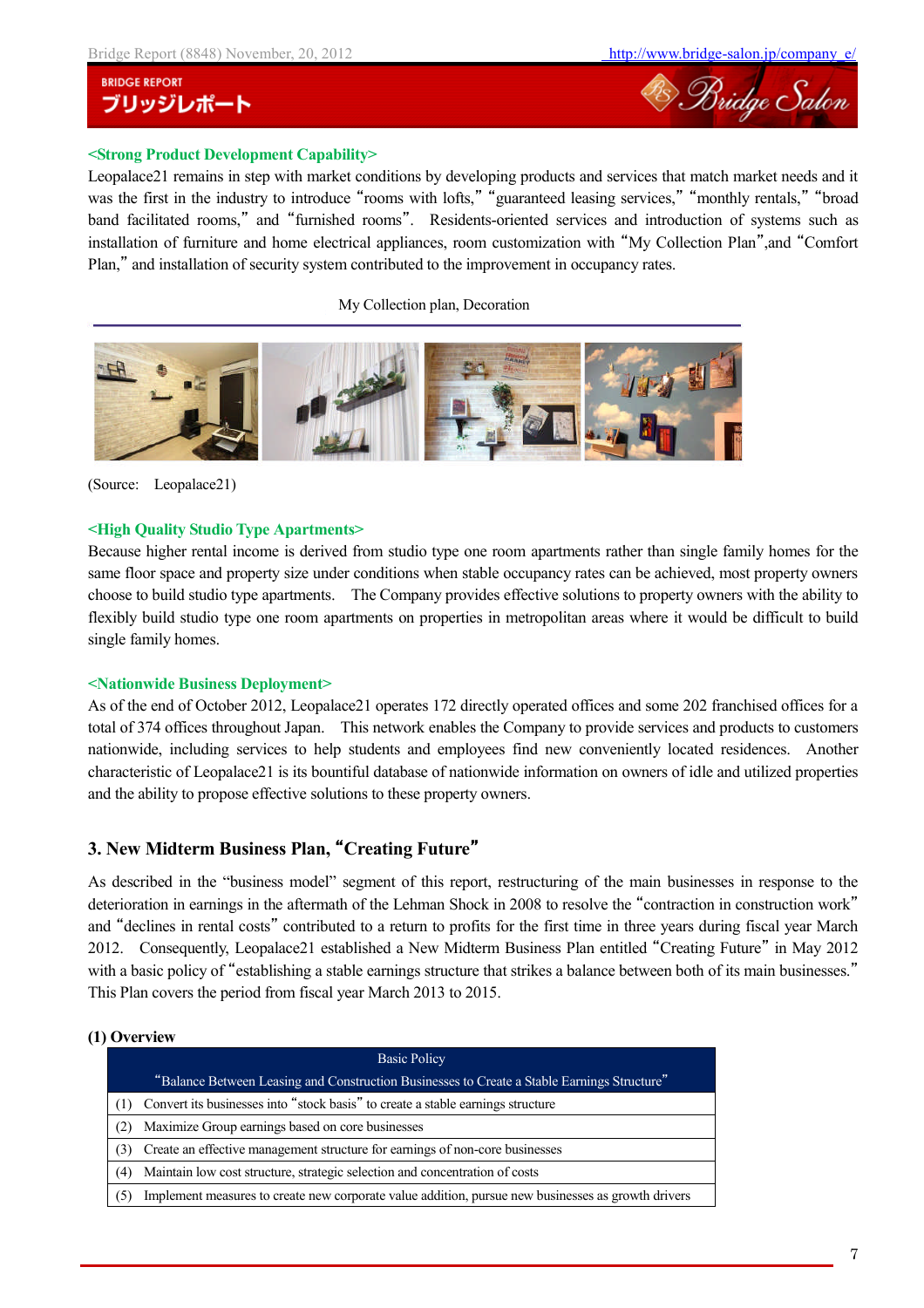

## **(2) Empirical Targets**

|                     |        |                |                | (Units: Billion Yen) |
|---------------------|--------|----------------|----------------|----------------------|
|                     | FY3/12 | FY3/13 Targets | FY3/14 Targets | FY3/15 Targets       |
| <b>Sales</b>        | 459.4  | 463.9          | 467.4          | 476.5                |
| Operating Income    | 4.5    | 8.0            | 14.1           | 16.9                 |
| Ordinary Income     | 2.3    | 6.1            | 12.2           | 15.1                 |
| Net Income          | 1.5    | 5.5            | 11.0           | 13.5                 |
| Net Assets          | 33.8   | 42.8           | 58.0           | 76.5                 |
| <b>Equity Ratio</b> | 12.8%  | 17.0%          | 23.1%          | 29.5%                |
| <b>ROE</b>          | 4.7%   | 14.3%          | 21.8%          | 20.0%                |
| EPS $(41)$          | 49.0   | 429.2          | ¥54.2          | ¥62.4                |
| <b>ROA</b>          | 0.6%   | 2.2%           | 4.4%           | 5.2%                 |

## **(3) Action Plan**

|                 | <b>Creating Foundations for Growth in FY3/13</b>          | New Stage of Growth, FY3/14 and FY3/15                                                                                     |  |  |
|-----------------|-----------------------------------------------------------|----------------------------------------------------------------------------------------------------------------------------|--|--|
|                 | Fortify strengths in core businesses<br>٠                 | Continued growth of core businesses                                                                                        |  |  |
|                 | Efforts to develop new services and products in<br>٠      | New business efforts<br>٠                                                                                                  |  |  |
|                 | existing businesses                                       |                                                                                                                            |  |  |
|                 | <b>Establish Earnings Structure</b>                       | <b>New Development of High Profitability Business</b>                                                                      |  |  |
|                 | Fortify channels<br>٠                                     | Maximum number of managed rooms 570,000, improve                                                                           |  |  |
| Leasing         | Establish profitability at operating level excluding<br>٠ | competitive strength in managed properties                                                                                 |  |  |
| <b>Business</b> | reversals of vacancy reserves                             | Fortify services offered to residents<br>٠                                                                                 |  |  |
|                 |                                                           | Raise ratio of properties with security facilities to 35% (10%)                                                            |  |  |
|                 |                                                           | at end $FY3/12)$                                                                                                           |  |  |
|                 |                                                           | Facilitate nationwide office network to 400 (357 at end                                                                    |  |  |
|                 |                                                           | FY3/12)                                                                                                                    |  |  |
|                 | <b>New Service and Product Efforts</b>                    | <b>Establish New Earnings Sources from Products, Businesses</b>                                                            |  |  |
| Construction    | Expand orders of buildings other than guaranteed<br>٠     | Expand variation of construction (Energy conserving, senior                                                                |  |  |
| <b>Business</b> | leasing services                                          | citizen use, offices)                                                                                                      |  |  |
|                 | Expand orders in high occupancy rate regions<br>٠         | Raise ratio of properties with solar power facilities to 30%                                                               |  |  |
|                 |                                                           | $(18\%$ as of end FY3/12)                                                                                                  |  |  |
| Other           | <b>Securing Customers</b>                                 | <b>Maximize Earnings</b>                                                                                                   |  |  |
| Related         | Securing customers (promote usage, collaboration          | Optimize<br>operation,<br>management<br>fortify<br>structure.                                                              |  |  |
| <b>Business</b> | between businesses)                                       | collaboration to maximize earnings                                                                                         |  |  |
|                 |                                                           | <b>Strategic Selection, Concentration of Costs/ Growth Strategy Efforts</b>                                                |  |  |
| Total           | ٠                                                         | Maintain low cost structure, consider introduction of strategic spending (Personnel, advertising, sales promotion related) |  |  |
|                 | New business ("Future Project") efforts<br>٠              |                                                                                                                            |  |  |

## **(4) Business Strategy**

## **<Leasing Business>**

|                         |        |               |               | (Units: Billion Yen) |
|-------------------------|--------|---------------|---------------|----------------------|
|                         | FY3/12 | FY3/13 Target | FY3/14 Target | FY3/15 Target        |
| <b>Sales</b>            | 380.3  | 386.6         | 389.0         | 391.5                |
| Gross Income            | 38.6   | 45.2          | 51.6          | 53.3                 |
| <b>Operating Income</b> | 5.2    | 9.5           | 15.0          | 16.1                 |
| Average occupancy Rates | 81.2%  | 83.0%         | 85.0%         | 85.8%                |

\* Assuming ¥2.5 billion in reversals from vacancy loss reserves per year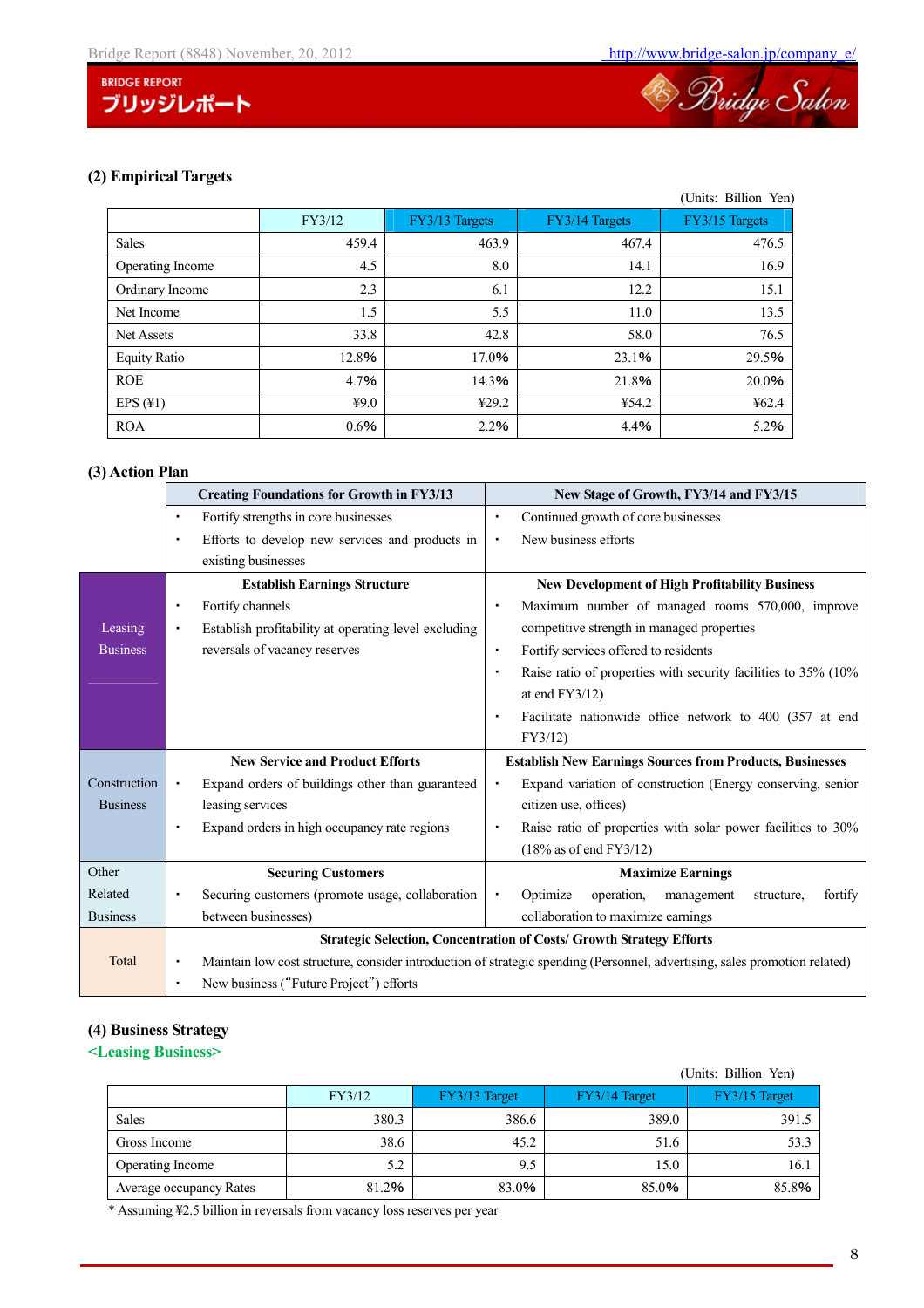

## <What Are Vacancy Loss Reserves?>

Leopalace21 has established a reserve based on rational estimates of the potential amount of losses that may occur during a term in preparation for potential risk of losses resulting from an expansion in vacancies. This reserve is calculated based on the profitability of individual properties and reversals are conducted on a quarterly basis. Therefore reversals of these reserves are conducted in the event that profitability improves from increases in occupancy rates, securing of additional income, or reductions in costs (Reversals are booked as part of cost of sales).

#### **1. Directly Operated, Partner Operated Franchise Office Development**

In the future, Leopalace21 is expected to expand the number of directly operated offices in the Tokyo metropolitan region and partner operated franchised offices in outer lying regions. During the coming term, 13 directly operated and 30 partner operated franchised offices are expected to be opened, bringing the total number of offices to 400 including 8 overseas. However, in order to bring about a smooth expansion in the number of partner operated offices, improving service quality is recognized to be a crucial factor. Therefore a strategy of fortifying the training systems and scrap and build will be promoted.

#### **2. Fortify Marketing to Corporate Clients**

From the perspective of management efficiency, corporate demand for outsourcing the ownership, operation and management of corporate dormitories and housing is on the rise and Leopalace21 is striving to capture this demand. As of end March 2012, the Company provided services to 43,000 corporations for some 220,000 rooms. The fact that 78% of all publicly traded companies use Leopalace21's services is a reflection of its favorable evaluation by the market and a strength of the Company. The following measures will continue to be implemented to capture further demand from corporations.

- \* Create a specialized marketing division targeting corporations
- \* Fortify marketing function of each group company
- \*Operate a website "LAM System" targeting collaborating corporations. This website will provide special request forms that comply with corporate regulations to employees seeking rooms.
- \* Maintain strong relationships with existing clients
- \* Developing new clients (Create a new division)

#### **3. Capturing Needs of Residents**

Expand services offered to residents in keeping with the theme of "Leopalace21 constantly promoting new rental solutions." "My Collection Plan" and security systems will be promoted to 1) capture long term residents, and 2) raise occupancy rates through differentiation. Product development, proposal capability, and creativity are major strengths of the Company, and there are few companies aside from Leopalace21 that provide services on a nationwide basis.

#### **4. Measures for Foreign Students**

The number of foreign students using Leopalace21 facilities totaled 140,000 at the end of March 2012. According to the Japan Student Services Organization of the Ministry of Education, Culture, Sports, Science and Technology, approximately 80% of all foreign students take up residence at privately operated dormitories, apartments, and other residential facilities. Therefore Leopalace21 is promoting efforts including opening of overseas offices, call centers and LAM Schools to capture the growth in foreign students.

- The Ministry of Education, Culture, Sports, Science and Technology backs the "STUDY in Japan" plan to raise the number of foreign students studying in Japan to 300,000.
- A website called "LAM School" is operated. This website allows students at partnering schools to search for and sign contracts for rooms prior to coming to Japan.
- Currently Leopalace21 operates 4 offices in China, 3 in Korea, and 1 in Taiwan for a total of 8 overseas offices.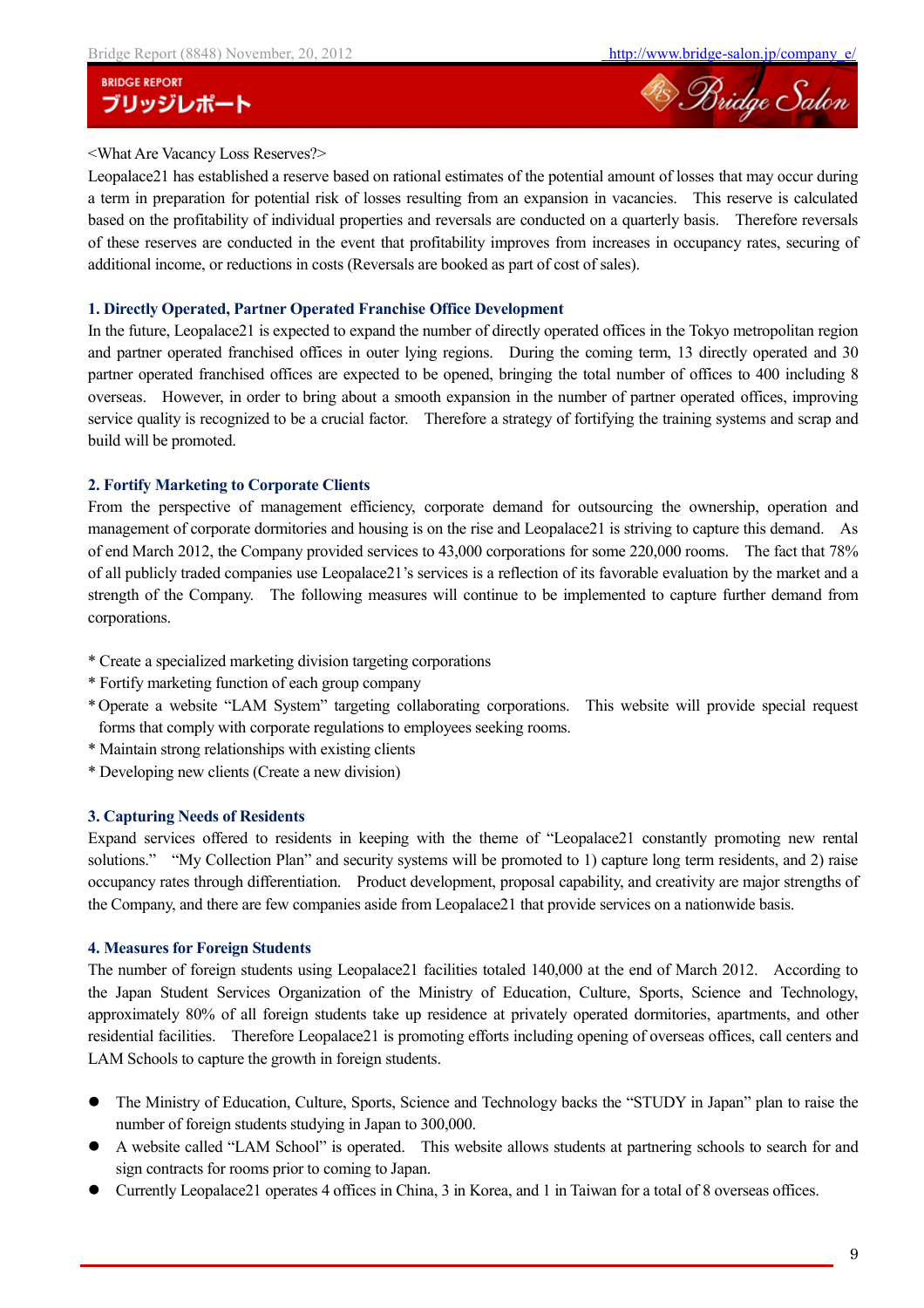



## **5. Reducing Cost of Leasing**

One method of reducing costs are reversals of vacancy loss reserves. Declines in these reserves from ¥32.6 billion at the end of March 2011 to ¥13.4 billion at the end of March 2012 due to an improvement in profitability of managed properties and the passage of time for fixed rent payment contracts were a major reason for the improvement in profitability. According to the Company's Plan, improvements in profitability have not been included in the reserves as of the end of March 2012 and the normal annual portion of the reserve of only ¥2.5 billion, based on the average remaining period of subject apartments as of end March 2012 (¥7.5 billion over three years) is included.



The reduction of another management cost is noted. Reviews to reduce management related costs through of review of routine tasks and paying appropriate rental prices to property owners through accurate assessment of conditions in surrounding rental properties are promoted.

|                                               |        |               |               | (Units: Billion Yen) |
|-----------------------------------------------|--------|---------------|---------------|----------------------|
|                                               | FY3/12 | FY3/13 Target | FY3/14 Target | FY3/15 Target        |
| <b>Sales</b>                                  | 62.9   | 60.2          | 61.1          | 67.4                 |
| Œ,<br>Apartments, Condominiums                | 43.8   | 49.9          | 53.8          | 60.2                 |
| $^\copyright$<br><b>Commercial Properties</b> | 0.6    | 2.8           | 5.1           | 6.1                  |
| (3)<br>Others (Solar Power, Others)           | 18.3   | 7.4           | 2.1           | 0.9                  |
| Gross Income                                  | 16.7   | 14.4          | 15.7          | 17.8                 |
| Operating Income                              | 4.3    | 3.0           | 3.5           | 5.1                  |
| Orders                                        | 50.0   | 76.8          | 80.1          | 78.9                 |

## **<Construction Business>**

#### **1. Apartment Supplies Based on Regional Strategies**

While supplies of apartments will continue to be restrained, residences less than five years old boast of high occupancy rates of 90% and exceed the overall average of 83.4% by a large margin. Specifically, Leopalace21 will focus upon providing apartments in metropolitan areas including Tokyo, Osaka, Kanagawa, Saitama, Hyogo and other areas which boast of high occupancy rates of 93% to 95%.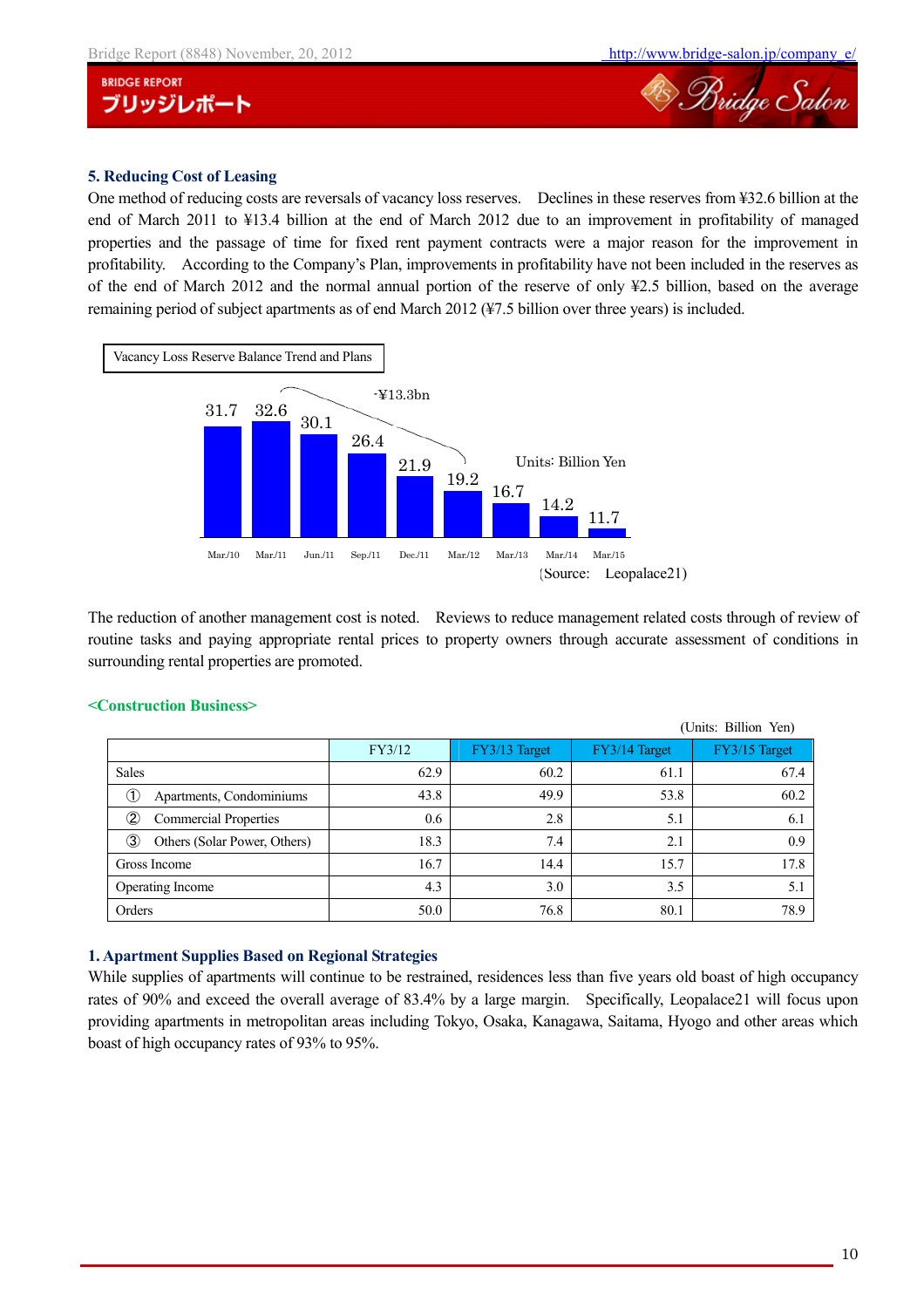

#### Occupancy Rates According Structure Age (As of end March 2012)



#### **2. Cutting Edge Product Development**

In response to the needs of owners and residents, the following characteristics will be taken into consideration in the development of products.

#### "**Small Property Products: LEFFECT J-Style**"

This product is a home that can be built on a small foot print of no longer than one car parking space and is designed to capture strong demand for residences in urban areas.

#### "**Environmentally Conscious Residences: Leco Model**"

In response to the need to use cleaner energy sources, sales of "Leco Model," which utilize solar power generation systems and storage batteries, have begun. Currently, rental housing called "Li-stage" and "Sky-stage," and single family dwellings for sale called "Wi-stage" are being sold. Rental housing "Sky-stage" makes use of "passive ecological measures" including centrally located gardens, natural lighting and ventilation.

#### "**Two Low Costs Spaces: DUAL-L**"

Utilization of space is maximized through the use of "dual lofts" and closets.

#### **3. High Quality Apartment, Condominium Construction**

Leopalace21 is also focusing its efforts upon raising owner and resident satisfaction by making improvements in the living spaces they provide.

#### "**Earthquake Resistance**"

Leopalace21's structures are designed to earthquake resistance class 2 rating (1.25 as strong as the building code), and not one of their structures collapsed during the Great East Japan Earthquake. Furthermore, the use of earthquake resistant bracing fortification enables the Company to make their structures up to earthquake resistance class 3 rating (Earthquake resistant brace fortification: Improving the earthquake resistance of their structures by using energy absorbing braces that absorb the shaking of earthquakes).

#### "**Sound Proofing**"

The new product DUAL-L uses "sound proofing" that helps to raise the acoustic transition loss valuation. Sound proof flooring is used in the second floor of homes to lessen the sound of people walking.

#### "**Self Cleaning Siding**"

Leopalace21 structures make use of siding materials which have self cleaning function (Artificial external wall materials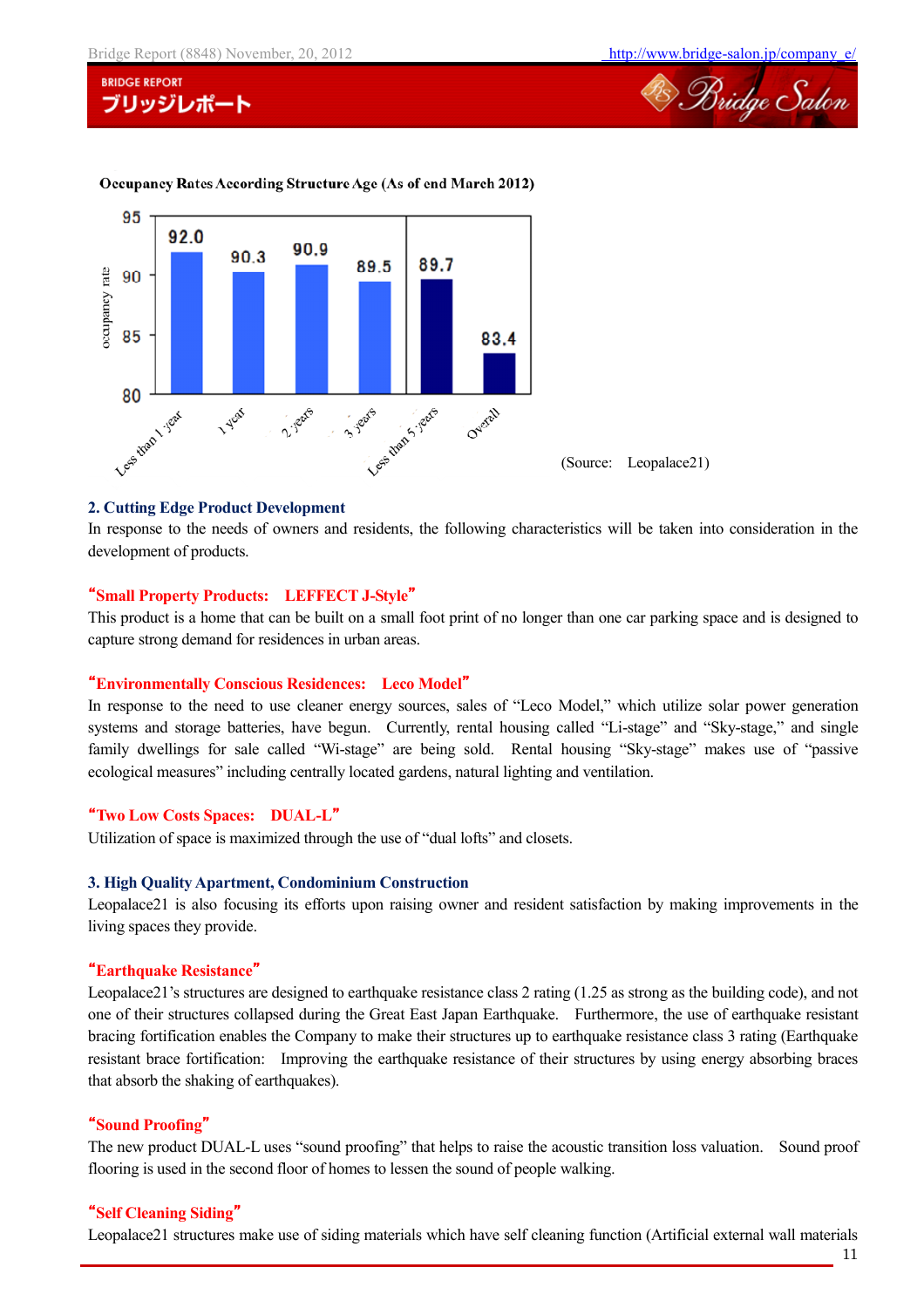

that are made of a combination of cement and wooden materials) that allows rain to wash off dirt and other stains naturally.

#### "**Residential Property Performance Certification: Acquired Class 2 Deterioration Countermeasure**"

Deterioration countermeasures focus upon reducing the deterioration in columns, joists, walls, and other structural frame materials and the certification system evaluates these measures. Class 2 certification is awarded to homes which have measures designed to allow them to remain standing for 50 to 60 years.

### **4. Reconstruction**

The number of newly constructed homes is expected to decline in the future, but demand for reconstruction is anticipated to rise. Therefore Leopalace21 has identified some 29,000 homes that are over 15 years old which could be reconstruction candidates in the Tokyo, Kanagawa, Saitama, and Kinki regions. Given that occupancy rates are higher in newer properties, the Company expects to conduct reconstruction activities of these properties to include toilets and bathrooms, increasing the size of kitchens, facilitating security systems, and installation of sound proof flooring.

#### **5. Commercial Use Facility Construction**

Leopalace21 will fortify its order taking activities in the non-residential, commercial use facilities, which is expected to grow in the future. One of the areas that the Company will focus upon is facilities catering to senior citizens. Construction of structures is done on behalf of property owners and operators of nursing facilities are introduced based on the knowhow developed in the 58 "Azumi En" facilities in Leopalace21's own elderly care business. The first facility was a nursing home completed in Setagaya Ward of Tokyo in February 2012 (The operator is a company listed on the Tokyo Stock Exchange).

Another area is stores and commercial facilities. Leopalace21 introduces property owners to operators looking for locations for restaurants, pharmacies, and other commercial facilities. In this area, the Company can leverage the 47,000 corporate clients with which it does business. The Company can also propose formats including individual stores and commercial facilities, and also one to two story facilities, high rise buildings with rental residences in upper floors, and a combination of stores and residential properties. This ability to propose a wide range of solutions based on its nationwide database of information of properties is one of the characteristics and strengths of Leopalace21.

#### **6. Measures to Raise Value of Properties**

An important issue in order to create conditions where demand exceeds supplies of residences, increase satisfaction of residents, and raise occupancy rates is the ability to raise the value addition of rental properties. Furthermore, raising rent prices by raising the value addition of properties is critical in improving profitability of the leasing business, and is the motivation for a focus upon not only reconstruction, but also features such as "solar power generation systems" and "security systems" to raise value addition of properties.

#### "**Solar Power Generation Systems**"

During the fiscal year March 2012, Leopalace21 began seriously focusing upon solar power generation systems with their installation of 3,814 units for total power generation of 30,000 kilowatts. These systems also contribute to the reduction of carbon dioxide output. The Company expects to install some 1,000 systems per year for a total of 3,200 systems over the next three years, bringing the total number of systems in operation to 7,000 and an installation rate of 30% by fiscal year March 2015.

#### "**Security Systems**"

During fiscal year March 2012, strong demand and aggressive proposal activities led to the installation of 60,000 security systems or an installation rate of 10.9%. Security systems are expected to continue to grow to 190,000 installed units for an installation rate of 35% by fiscal year March 2015. In the future, Leopalace21 is expected to install security systems as standard equipment at all of its facilities under management.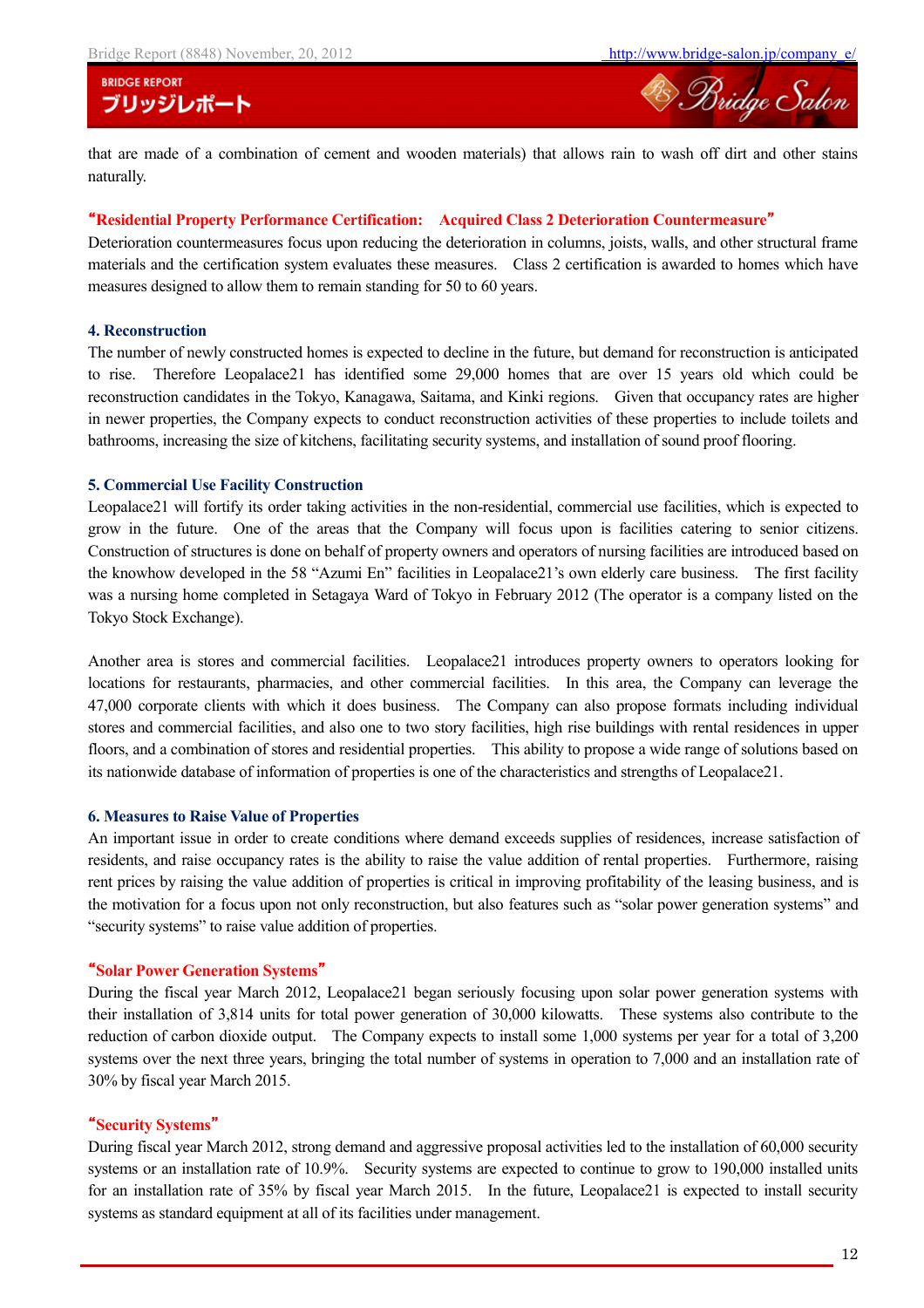



## **<Hotel, Resort Business>**

|                  |        |               |               | (Units: Billion Yen |
|------------------|--------|---------------|---------------|---------------------|
|                  | FY3/12 | FY3/13 Target | FY3/14 Target | FY3/15 Target       |
| Sales            | 6.2    | 6.0           | 6.            | 6.8                 |
| Operating Income | $-1.6$ | $-1.0$        | $-0.7$        | $-0.6$              |

| (Domestic Hotels) |         |               |               | (Units: Billion Yen) |
|-------------------|---------|---------------|---------------|----------------------|
|                   | FY3/12  | FY3/13 Target | FY3/14 Target | FY3/15 Target        |
| <b>Sales</b>      | 2.2     | 2.3           | 2.3           | 2.3                  |
| Operating Income  | $-00.3$ | $-0.04$       | $-00.1$       | 0.02                 |
| Depreciation      | 0.52    | 0.43          | 0.37          | 0.33                 |
| Occupancy Rates   | 72.5%   | 73.8%         | 74.1%         | 74.6%                |

| Million Dollar)<br>(Leopalace Guam)<br>(Units: |        |               |               |               |  |  |
|------------------------------------------------|--------|---------------|---------------|---------------|--|--|
|                                                | FY3/12 | FY3/13 Target | FY3/14 Target | FY3/15 Target |  |  |
| <b>Sales</b>                                   | 57     | 63            | 66            | 66            |  |  |
| Operating Income                               | $-8$   | ÷             |               |               |  |  |
| Depreciation                                   |        | 15            | 13            |               |  |  |
| Leopalace Guam Occupancy Rates                 | 52.8%  | 70.1%         | 73.7%         | 73.7%         |  |  |
| Westin Resort Guam Occupancy Rates             | 74.2%  | 74.0%         | 74.5%         | 74.8%         |  |  |

## **<Silver Business>**

|                                     |        |               |               | (Units: Billion Yen) |
|-------------------------------------|--------|---------------|---------------|----------------------|
|                                     | FY3/12 | FY3/13 Target | FY3/14 Target | FY3/15 Target        |
| <b>Sales</b>                        | 8.8    | 9.1           | 9.4           | 9.6                  |
| Operating Income                    | $-0.8$ | $-0.8$        | $-0.7$        | $-0.6$               |
| Day Service Utilization Rates       | 62.7%  | 66.2%         | 68.4%         | 70.2%                |
| <b>Short Stay Utilization Rates</b> | 96.6%  | 96.7%         | 96.7%         | 96.7%                |
| Nursing Home Occupancy Rates        | 76.4%  | 84.7%         | 89.1%         | 91.9%                |

Leopalace21 seeks to make both businesses profitable at an early stage by cultivating clients, optimizing management and operations, and increasing collaboration.

## **(5) New Business** "**Future Project**"

Leopalace21 has remained focused upon the theme of "Living" until now, and it will maintain this strategy by focusing upon growing this business.

In order to realize this basic strategy, Leopalace21 established a corporate planning division in April 2012 as a comprehensive planning division for the purpose of strengthening the planning function and developing new business ideas. This division will promote efforts to survey, consider and realize new businesses in keeping with the "**Future Project**" included in the New Midterm Business Plan.

Alliances and M&A measures designed to leverage the stock of 27,000 property owners and 550,000 rooms managed to pursue new business opportunities will be promoted as businesses in "1. realms related to existing businesses." The "2. new businesses within the growth strategy" includes overseas deployment of the leasing business and conversion of renewable energy into business opportunities (Entry to the Korean market was undertaken as the first step in the overseas deployment of the leasing business.).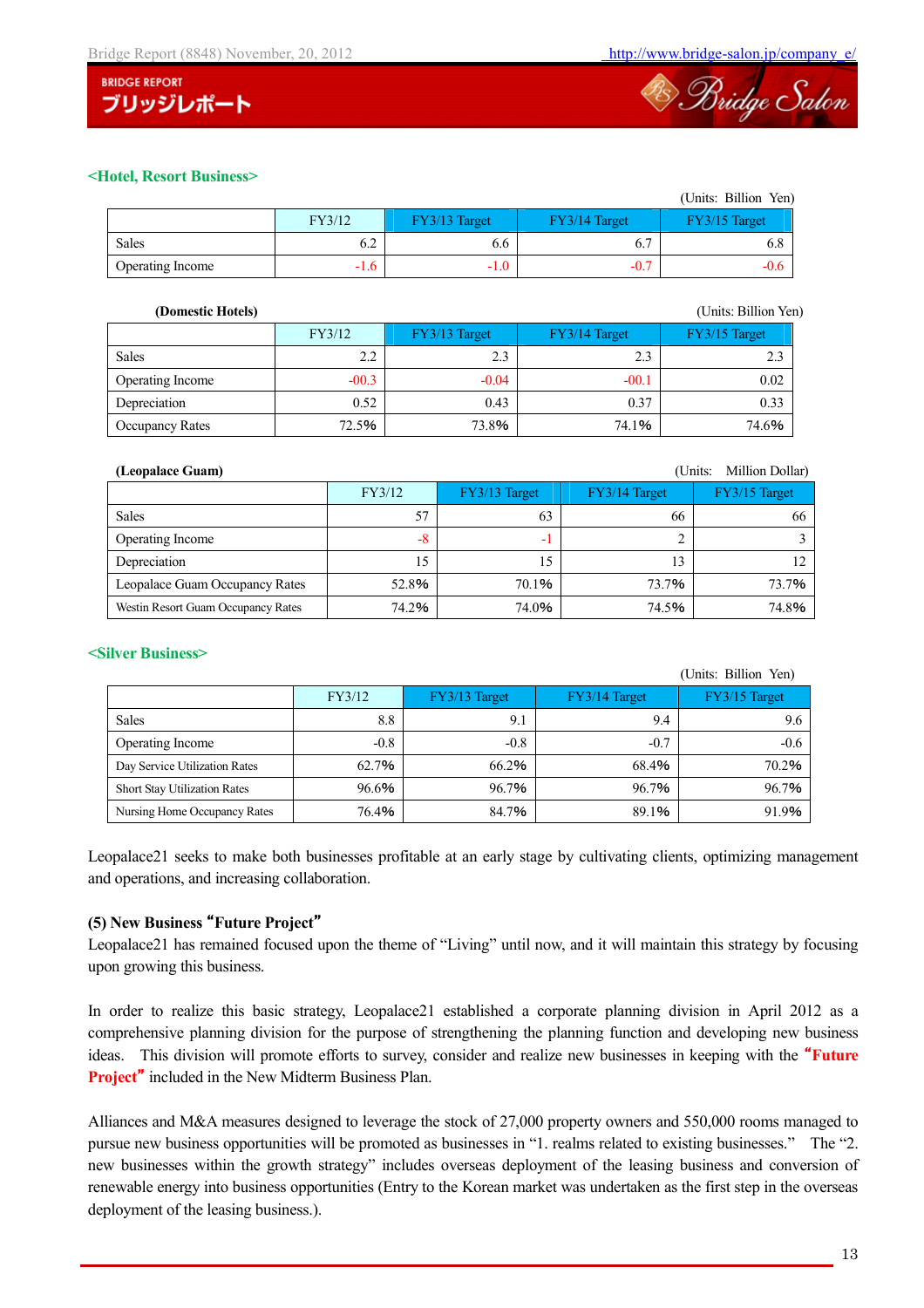

## **(6) Finance**

- Focusing upon "return to a management strategy without ownership," while also promoting management that is focused upon cash flow.
- Achieve positive operating cash flow in fiscal year March 2013, and targeting ¥13.3 billion in fiscal year March 2015.
- A third party private placement of stock options was issued in February 2012. ¥12.6 billion will be raised if all of these options are exercised. Because a minimum exercise price has been established, the maximum amount of dilution is 23.94%. Furthermore, Leopalace21 maintains the right to permit exercise of the options, and will carefully monitor movement in share prices before it allows London offices of Deutsche Bank AG, to which the options have been issued, to exercise the options.
- Leopalace21 will maintain its basic policy of "management without ownership" with regards to its capital investment strategy. The uses of the ¥12.6 billion in capital expected to be sourced from the stock options are described below.

## "Backbone System Development Expense: ¥5.0 billion"

"Leasing business profitability improvement measures (M&A activities for office development, advertising and sales promotion investments, product and client cultivation activities): ¥5.0 billion"

"Capital investments in existing facilities in the leasing business (Including reconstruction, renewal, solar power systems, security systems): ¥2.6 billion"

 With regards to its dividend policy, management views the return of profits to shareholders as an important issue and seeks to reinstate dividend payments at an early stage. Despite the return to profitability for the first time in three years, management has decided to give priority to establishing a stable earnings structure, and replenish the retained earnings reserves which have turned negative.

## **4. First Half Fiscal Year March 2013 Earnings Results**

#### **(1) Consolidated Earnings** (Units: Million Yen)

| $(1)$ Consonance $\mathbf{L}$ an mings<br>$\sum_{i=1}^{n}$ |           |                |                   |            |                  |  |
|------------------------------------------------------------|-----------|----------------|-------------------|------------|------------------|--|
|                                                            | 1H FY3/12 | 1H FY3/13 Est. | 1H FY3/13 Results | Divergence | <b>YY</b> Change |  |
| <b>Sales</b>                                               | 223,044   | 219,600        | 219,997           | $+0.2\%$   | $-1.4\%$         |  |
| Gross Income                                               | 21,908    | 23,800         | 25,841            | $+8.6\%$   | $+18.0\%$        |  |
| SG&A                                                       | 24,100    | 25,400         | 23,943            | $-5.7\%$   | $-0.7\%$         |  |
| <b>Operating Income</b>                                    | $-2,191$  | $-1,600$       | 1,897             |            |                  |  |
| Ordinary Income                                            | $-6,187$  | $-2,600$       | $-1,744$          |            |                  |  |
| Net Income                                                 | $-5,203$  | $-2,900$       | $-2,258$          |            |                  |  |
|                                                            |           |                |                   |            |                  |  |

\* 1H FY3/13 estimates were those announced by the Company in May 2012.

#### **Higher Occupancy Rates Allow Profits to Improve Despite Lower Sales, Sales and Profits Exceed Estimates**

While sales fell from the previous first half due to restraint in the construction business, they exceeded estimates by over ¥300 million. With regards to profits, improvements in occupancy rates in the leasing business contributed to a ¥2.3 billion increase in reversals of vacancy loss reserves to ¥3.6 billion and allowed gross income to rise by double digits. Furthermore reductions in selling, general and administrative costs allowed operating income to recover to profits. Losses were recorded at the ordinary and net income levels due in part to the unrealized foreign exchange losses of ¥2.6 billion arising from loans to the subsidiary in Guam and impairment losses of ¥300 million, but they still reflected improvements over estimates.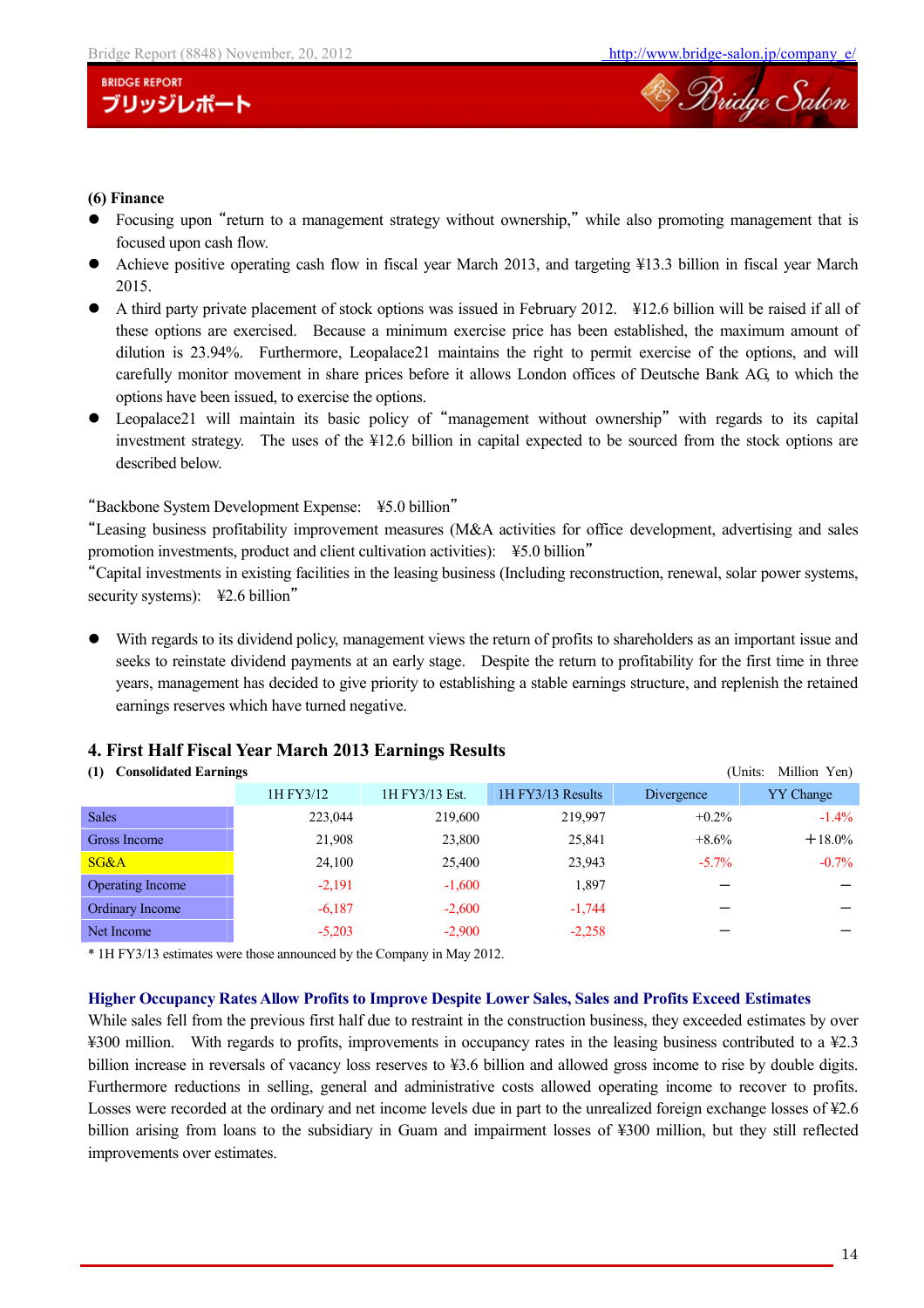



#### **(2) Segment Earnings Trends**

| Million Yen)<br>(Units:       |           |              |           |                  |           |           |  |
|-------------------------------|-----------|--------------|-----------|------------------|-----------|-----------|--|
|                               |           | <b>Sales</b> |           | Operating Income |           |           |  |
|                               | 1H FY3/12 | 1H FY3/13    | YY Change | 1H FY3/12        | 1H FY3/13 | YY Change |  |
| <b>Leasing Business</b>       | 184,194   | 191,545      | $+4.0%$   | $-2,200$         | 4,166     | $+6,366$  |  |
| <b>Construction Business</b>  | 30,885    | 19,993       | $-35.3%$  | 2,352            | $-596$    | $-2,949$  |  |
| <b>Hotel, Resort Business</b> | 3,052     | 3,147        | $+3.1\%$  | $-696$           | $-434$    | $+262$    |  |
| <b>Silver, Other Business</b> | 4,911     | 5,311        | $+8.1\%$  | $-378$           | $-177$    | $+201$    |  |
| <b>Adjustments</b>            | 0         | $\theta$     |           | $-1,269$         | $-1,060$  |           |  |
| 1H Total                      | 223,044   | 219,997      | $-1.4\%$  | $-2,191$         | 1,897     | $+4,088$  |  |

#### **<Leasing Business>**

- Sales grew on the back of improvements in occupancy rates and installation of security systems. A ¥2.3 billion improvement in reversals from vacancy loss reserves contributed to a large increase in operating income.
- The average occupancy rate target during the current fiscal year calls for a rise by 1.8% points from the previous fiscal year to 83.0%. The rate remained above the previous year's levels with an average of 82.54% until October. Occupancy rates in the months of August, September and October rose by over 2% from the previous year to 82.90%, 83.13% and 82.59% respectively. And while occupancy rates during the second quarter usually fall below first quarter levels, the measures to cultivate clients proved successful.
- The number of rooms managed declined by 3.6% year-over-year during the second quarter to 551,287, with 458,264 of these rooms contracted to residents. Within these contracted rooms, the number of rooms contracted to corporations rose by 6.2% year-over-year to 217,034 or 47.4% of the total (44.1% of the total in the previous first half) and reflects the successful efforts of the Company to fortify its corporate marketing function. Leopalace21 promoted a wide range of corporate marketing activities including those designed "to strengthen relationships with important customers" and "cultivate new customers," and to ensure that its portfolio of corporate customers is evenly balanced between manufacturing, service, and retail industries.
- At the same time, the Company will continue to expand its marketing efforts to individuals and students, to whom the number of rooms contracted fell by about 6% to 8% year-over-year.
- Leopalace21 strengthened marketing efforts to individuals by fortifying its franchise operated offices called "Leopalace Partners." As of October 2012 the number of directly operated offices within and outside of Japan stood at 172 and 8, and Partner franchised offices stood at 202, bringing the total number of offices to 382. With regards to the partner offices, Leopalace21 is now more focused upon improving the quality of services offered at its existing partner offices through strict training and instruction programs and implementing a "scrap and build" strategy than increasing their numbers as a means of increasing the number of contracts. Furthermore, the number of directly operated offices is being expanded in order to raise occupancy rates in the three major metropolitan regions. As of October 2012, 13 new offices were opened and further new office openings are also being considered.
- Television commercials have begun to be broadcast from November 5, 2012 as a measure to expand individual customers. A key theme used in the commercials is the acronym "ka-ka-se" (Meaning "cannot do without") which suggests factors that are critical in the search for homes, including "ka" which refers to furniture and home appliances (In Japanese "kagu" and "kaden"), customization (Pronounced "ka-su-ta-mization" in Japanese), and "se" refers to security (First vowel of the same Japanese word).
- Leopalace21 has begun a "Room Customize" service where residents can choose between 65 different designs of wallpapers. The Company also allows residents to customize their rooms by using nails to hang artwork and shelves, and paint interior walls as part of their "My Collection Plan" service, and provides residents with special wallpaper with self cleaning and odor reducing functions as part of its "Comfort Plan" service.
- As a means of increasing the value addition of its properties, Leopalace21 has been focusing upon the installation of security systems and the ratio of apartments with security systems installed rose to 100,393 or 17% of all apartments managed. During the first half, orders of ¥4.5 billion and sales of ¥4.6 billion had been targeted, but actual orders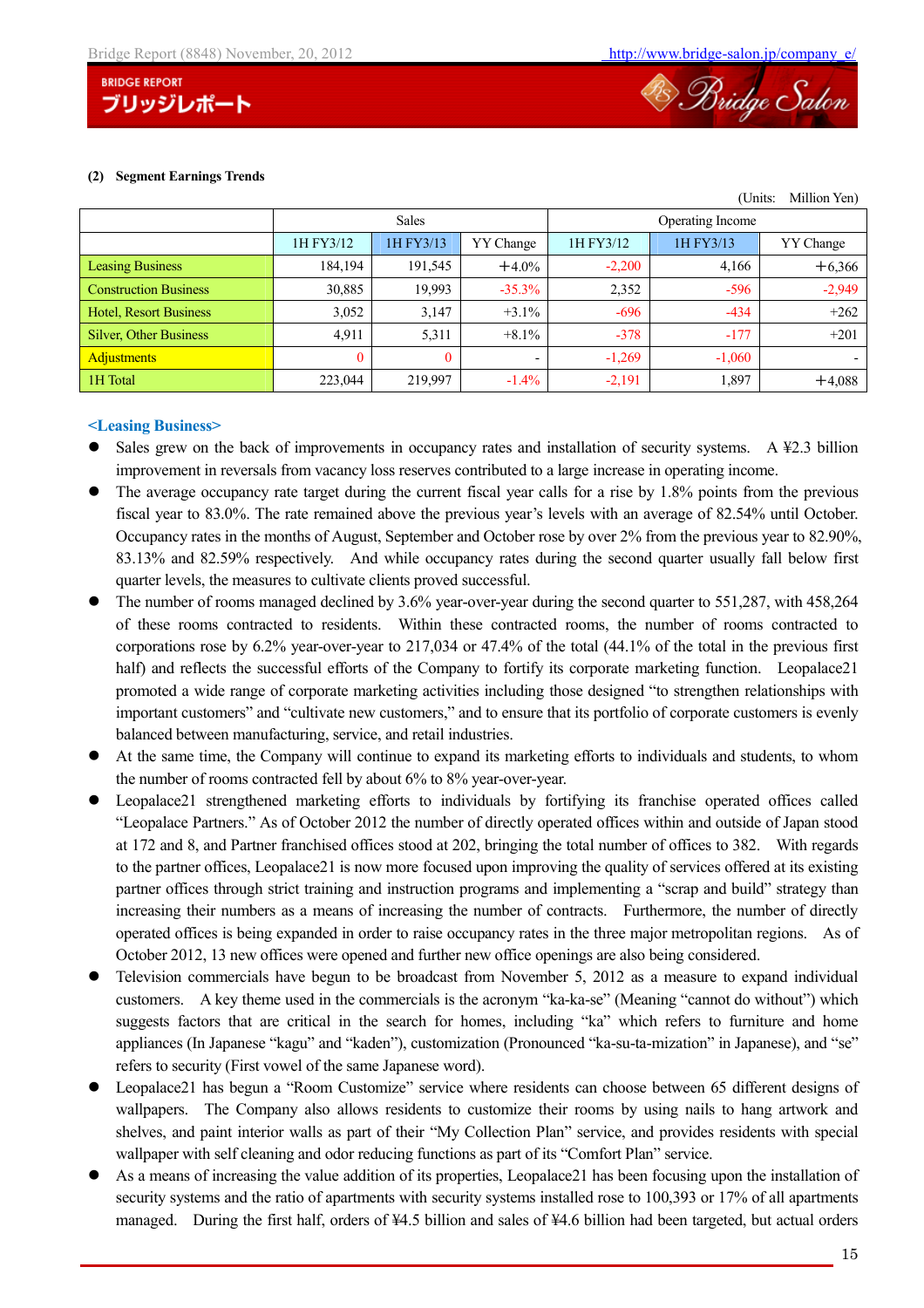

and sales of ¥6.4 and ¥6.2 billion and were recorded respectively. In addition to increasing the number of female residents, security system installation also contributes to the interest of corporations to use rooms as corporate housing and dormitories.

#### **<Construction Business>**

- The narrowing of regional focus where marketing was conducted to capture orders for apartments, and restraint in supplies contributed to declines in both sales and profits. However both figures still managed to exceed estimates by large margins.
- Apartment and condominium construction declined by 1,582 units from the previous first half to 2,151, but 8 nursing homes and other commercial use facilities were completed, which compares with none in the previous first half. Leveraging the Company's strength of a nationwide database of information on property owners, Leopalace21 will promote construction of properties other than apartments and condominiums which are not provided under the guaranteed lease service.
- During the first half, 387 new orders for a total value of ¥31.6 billion were booked, exceeding the previous first half and reflecting the improved operating environment. However these figures represented only 90% of targets.
- The number of offices providing construction services on a nationwide basis rose by 1 from the end of the previous term to 52 as of end September 2012. The narrowing of order marketing area contributed to a high 76% share of construction sales derived from the three main metropolitan regions. In the future, Leopalace21 will focus its offices and order marketing activities in high occupancy rates areas.
- The sales of new products and services listed below have been started.

 $*$  In commemoration of the 40<sup>th</sup> year of operation, "DUAL-L" two story wooden structure rental homes with lofts were launched in May 2012

\* Three story steel frame rental home "DUAL-ALTA" were launched in June 2012

\* In commemoration of the 40<sup>th</sup> year of operation, "t-style" apartment with retail store facilities have been launched as the third product of the "Anniversary Model" series in August 2012

\* "Li-stage" apartments with echelon balconies that protect the privacy of residents from their neighbors in December 2011

\* "Sky-stage" passive ecology homes with balconies located in hall areas with high ceilings launched in April 2012

 Leopalace21 is also focusing upon the installation of solar power generation systems in order to raise the value addition of properties it constructs. As of the end September 2012, the number of solar power generation systems installed stood at 4,699 for a total power generation of 41 megawatts. According to the New Midterm Business Plan, the number of systems installed is expected to rise to 7,000 for an installation rate of 30% by the end of March 2015. The target for orders and sales during the first half were ¥4.0 and ¥4.5 billion, and actual orders and sales of ¥6.3 and ¥5.5 billion were recorded. As of July 1, 2012, an expansion of orders for large systems of over 10 kilowatt in capacity is being recorded due to the implementation of "fixed price purchase system derived from renewable energy sources."

#### **<Hotels and Resort Business>**

Earnings of the hotel and resort business segment, including domestic hotels and the Leopalace Guam Resort, are trending favorably with occupancy rates, sales and operating income exceeding both previous term results and estimates for the current term.

#### **<Elderly Care Business>**

Day care service, short stay, and nursing home facility services (Group homes included) also were able to record higher occupancy rates and sales than in the previous first half and those called for in estimates.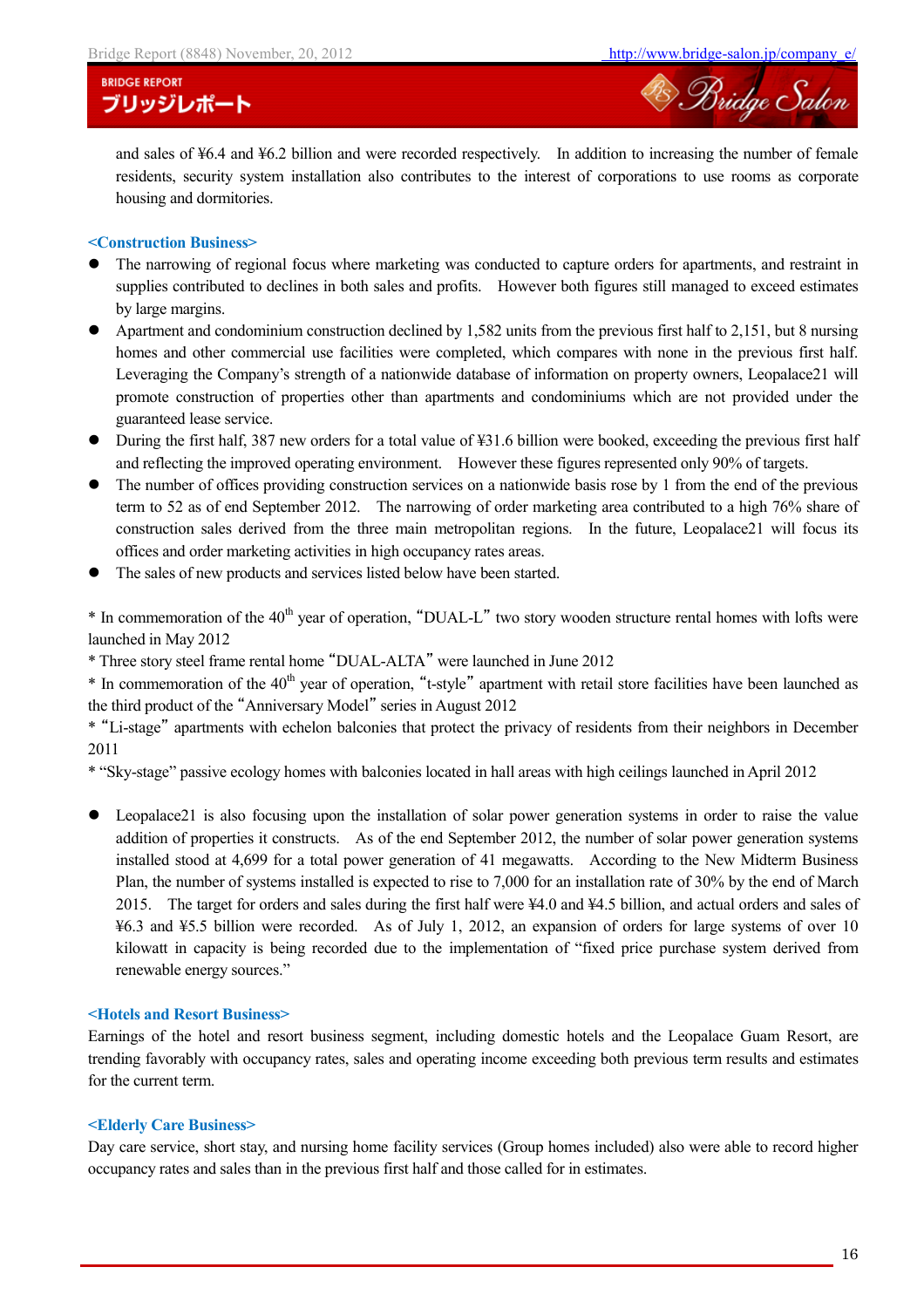



## **(3) Financial Conditions and Cash Flow**

| (Units:                |            |               |                                      |            | Million Yen)  |
|------------------------|------------|---------------|--------------------------------------|------------|---------------|
|                        | FY3/12 End | 1H FY3/13 End |                                      | FY3/12 End | 1H FY3/13 End |
| Cash, Equivalents      | 41,477     | 29,579        | Payables                             | 2,791      | 2,831         |
| Receivables            | 4,541      | 3,700         | <b>Unpaid Construction</b>           | 13,313     | 8,835         |
|                        |            |               | Expenses                             |            |               |
| Outstanding Fees for   | 1,004      | 1,284         | Short Term Interest Bearing          | 46,265     | 46,462        |
| Completed Construction |            |               | Liabilities                          |            |               |
| Prepayments            | 18,997     | 15,862        | <b>Outstanding Payments</b>          | 14,208     | 10,379        |
| <b>Current Assets</b>  | 83,061     | 64,828        | Prepayments Received                 | 79,073     | 64,442        |
| Buildings, Structures  | 55,116     | 54,141        | <b>Current Liabilities</b>           | 166,295    | 143,266       |
| Land                   | 82,105     | 81,878        | Long Term Interest Bearing           | 2,040      | 1,760         |
|                        |            |               | Liabilities                          |            |               |
| <b>Lease Assets</b>    | 2,906      | 2,325         | <b>Retirement Reserves</b>           | 8,041      | 8,360         |
| Marketable Securities  | 6,489      | 6,323         | Vacancy Loss Reserves                | 19,207     | 15,602        |
| Long Term Expense      | 18,295     | 12,152        | Long Term Security Deposits          | 9,853      | 9,320         |
| Prepayments            |            |               |                                      |            |               |
| <b>Fixed Assets</b>    | 181,659    | 172,499       | Long Term Prepayments                | 21,908     | 19,706        |
|                        |            |               | Received                             |            |               |
| <b>Total Assets</b>    | 264,783    | 237,382       | <b>Fixed Liabilities</b>             | 64,656     | 57,726        |
|                        |            |               | <b>Total Liabilities</b>             | 230,951    | 200,992       |
|                        |            |               | <b>Net Assets</b>                    | 33,831     | 36,390        |
|                        |            |               | <b>Total Liabilities, Net Assets</b> | 264,783    | 237,382       |

|                       | $3/10$ End | $3/11$ End | $9/11$ End | $3/12$ End | $9/12$ End |
|-----------------------|------------|------------|------------|------------|------------|
| <b>Equity Capital</b> | 70.979     | 33,040     | 31,304     | 33,381     | 36,390     |
| <b>Equity Ratio</b>   | 17.9%      | 11.1%      | 11.6%      | 12.8%      | 15.3%      |
| Interest Bearing      | 56,481     | 39,888     | 48,310     | 48,305     | 48,222     |
| Liabilities           |            |            |            |            |            |
| Cash                  | 72,431     | 40,674     | 29,854     | 41,477     | 29,579     |
| <b>NDE Ratio</b>      | $-0.22$    | $-0.02$    | 0.59       | 0.20       | 0.51       |

\* Interest bearing liabilities exclude lease liabilities. NDE Ratio = (Interest bearing liabilities – Cash) / Shareholders' Equity

|                               |           | Million Yen)<br>(Units: |          |
|-------------------------------|-----------|-------------------------|----------|
|                               | 1H FY3/12 | 1H FY3/13               |          |
| <b>Operating Cash Flow</b>    | $-15,430$ | $-12,718$               | $+2,712$ |
| Investing Cash Flow           | $-3,664$  | $-121$                  | $+3,543$ |
| Free Cash Flow                | $-19,094$ | $-12,839$               | $+6,255$ |
| Financing Cash Flow           | $+7.857$  | $+941$                  | $-6,916$ |
| Cash, Equivalents at Term End | 29,154    | 28,979                  | $-175$   |

Operating cash flow remained negative due to the seasonal factor of a large number of apartments being completed at the end of March and payments to business partners in April. However during the second quarter, operating cash flow turned positive. Operating cash flow during the full year is expected to be positive.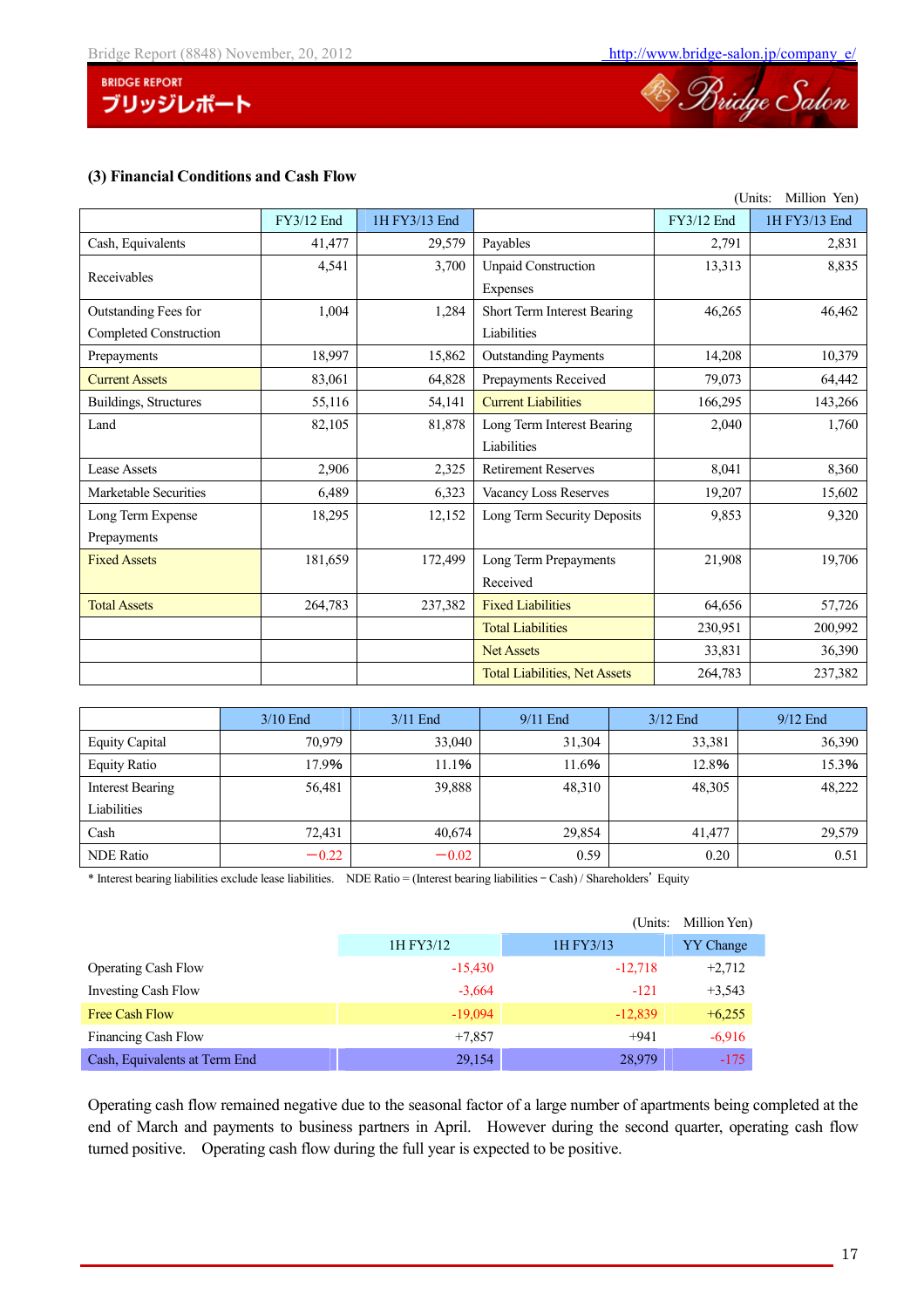

## **5. Fiscal Year March 2013 Earnings Estimates**

## **(1) Consolidated Earnings** (Units: Million Yen)

| $\left( \frac{1}{2} \right)$<br>Consonauca Lai mncs<br>$\sum_{i=1}^{n}$ |              |             |              |                  |  |  |
|-------------------------------------------------------------------------|--------------|-------------|--------------|------------------|--|--|
| FY3/12                                                                  | <b>Share</b> | FY3/13 Est. | <b>Share</b> | <b>YY Change</b> |  |  |
| 459,436                                                                 | 100.0%       | 463.900     | 100.0%       | $+1.0\%$         |  |  |
| 4,585                                                                   | $1.0\%$      | 8,000       | 1.7%         | $+74.4\%$        |  |  |
| 2,349                                                                   | $0.5\%$      | 6,100       | 1.3%         | $+159.6\%$       |  |  |
| .588                                                                    | $0.3\%$      | 5,500       | $.2\%$       | $+246.1%$        |  |  |
|                                                                         |              |             |              |                  |  |  |

#### **Full Year Earnings Remain Unchanged, Small Rise in Sales with Large Increase in Profits Expected**

While first half earnings estimates were revised upwards, full year estimates were left unchanged. The theme for this year of "Creating Future" was established as a means of "establishing the foundations for future growth", and the promotion of measures described previously are being promoted as a means of realizing this large increase in profits. They will also help to put Leopalace21 firmly on the course of continued profitability.

## **(2) Topics: Deployment of Leasing Business in Korea**

On November 1, 2012, a joint venture company "Woori & Leo PMC Co., Ltd." was formed with Korea's largest residential property management company "Woori Housing Operation and Management Company" for the provision of leasing business within Korea.

### **<Background>**

Trends in the Korean residential property leasing market are described below.

### **(1) Increase in Number of Households despite Declining Birthrates**

Just as in Japan, birthrates are on the decline in Korea. The Korean population (Currently about 50 million) is expected to begin declining from 2020 onwards, but the number of single or double person households is expected to increase particularly in the capital city of Seoul. Therefore demand for smaller residential properties is expected to increase going forward.

## **(2)** "**Chonse**" **and** "**Wolse**" **Type Contracts**

In Korea, there are two types of leasing contracts called "chonse" and "wolse." "Chonse" is a typical contract in Korea where the resident pays a large deposit (Between 50% to 70% of the value of the property) to the property owner in lieu of paying monthly rent. The full amount of this deposit is returned at the end of the contract term. This system is based on the ability of the property owner to use the deposit freely and on the assumption of an increase in property values. "Wolse" is similar to the leasing agreements found within Japan, where a deposit is paid in addition to monthly rent, with return of the deposit upon completion of the contract term. While "chonse" contracts had been popular and commanded a large share of the market due to the appreciation in real estate prices and high interest rates, stagnation in real estate prices, declines in interest rates, and increases in single or two person households has contributed to a gradual rise in the share of "wolse" contracts.

## **(3) Leased Housing and** "**Wolse**" **Contract Demand Increases**

In Korea, waning expectations of higher real estate prices and declines in real estate investment demand have led to a shift within the residential market from a strategy based on capital gains to one based on income. Landlords have therefore adopted a more favorable disposition towards "wolse" contracts over "chonse" contracts. The share of "wolse" contracts in 2005 stood of 45.9% of the total market and has risen to 49.7% as of 2010. Furthermore their share is expected to continue to expand in the future.

### **<Objective of Joint Venture Establishment>**

The increased demand for studio type one room condominiums in Korea is an opportunity for Leopalace21 to leverage its knowhow cultivated in these types of residential properties within Japan. Furthermore, the formation of a joint venture